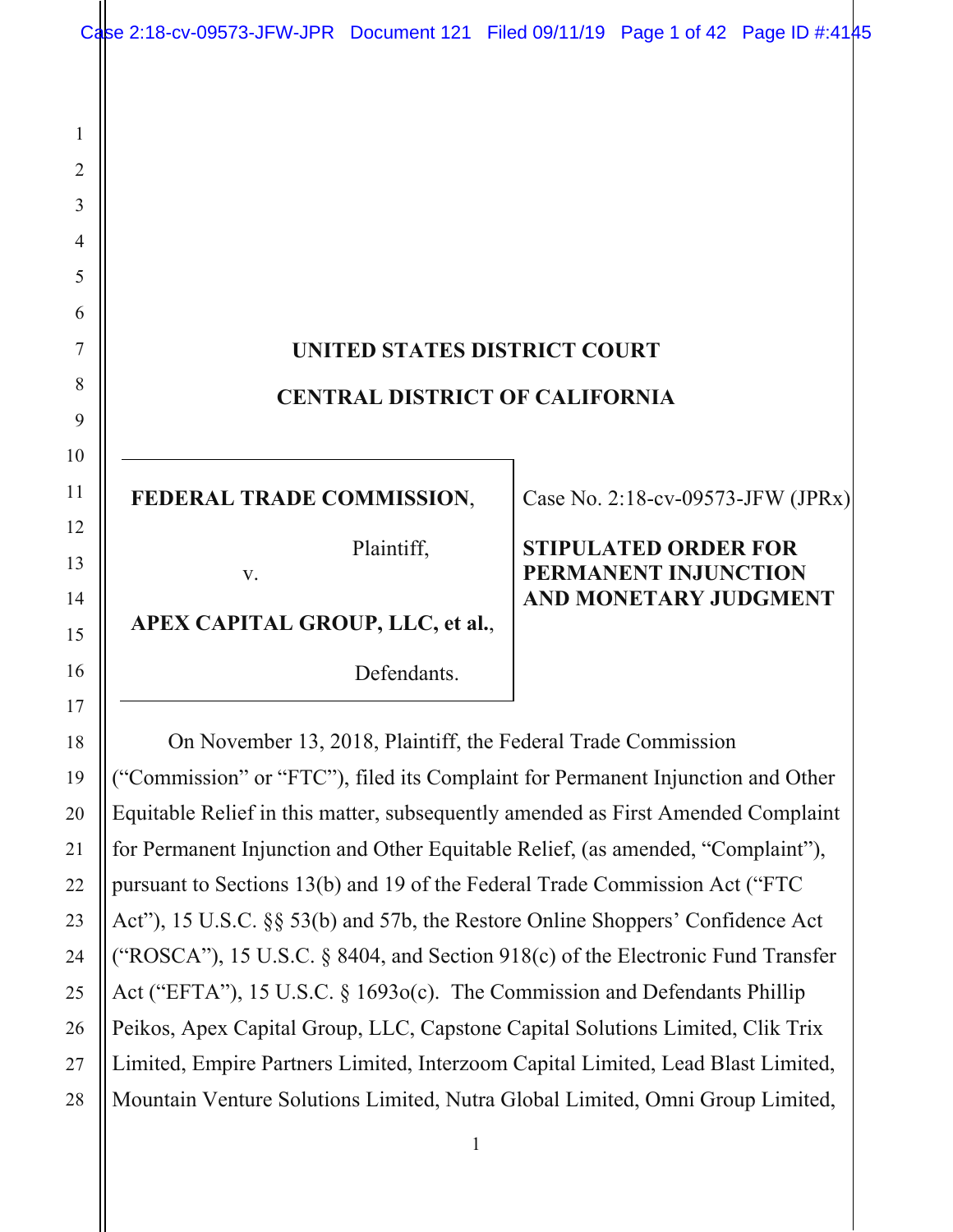Rendezvous IT Limited, Sky Blue Media Limited, and Tactic Solutions Limited stipulate to the entry of this [Proposed] Stipulated Order for Permanent Injunction and Monetary Judgment to resolve all matters in dispute in this action between them.

THEREFORE, IT IS ORDERED as follows:

# **FINDINGS**

1. This Court has jurisdiction over this matter.

2. The Complaint charges that Settling Defendants participated in deceptive and unfair acts or practices in violation of Section 5 of the FTC Act, 15 U.S.C. § 45, Section 4 of ROSCA, 15 U.S.C. § 8403, and Section 907(a) of EFTA, 15 U.S.C. § 1693e(a) and Section 1005.10(b) of Regulation E, 12 C.F.R. § 1005.10(b), in connection with the unfair and deceptive advertising, marketing, promotion, or sale of certain dietary supplements, skin creams, and other products or services through a Negative Option Feature.

3. Settling Defendants neither admit nor deny any of the allegations in the Complaint, except as specifically stated in this Order. Only for purposes of this action, Defendants admit the facts necessary to establish jurisdiction.

4. Settling Defendants waive any claim that they may have under the Equal Access to Justice Act, 28 U.S.C. § 2412, concerning the prosecution of this action through the date of this Order, and agree to bear their own costs and attorney fees.

5. Settling Defendants and the Commission waive all rights to appeal or otherwise challenge or contest the validity of this Order.

# **DEFINITIONS**

For the purpose of this Order, the following definitions apply:

A. "**Acquirer**" means a business organization, financial institution, or an agent of a business organization or financial institution that has authority from an organization that operates or licenses a credit card system (*e.g*. Visa, MasterCard,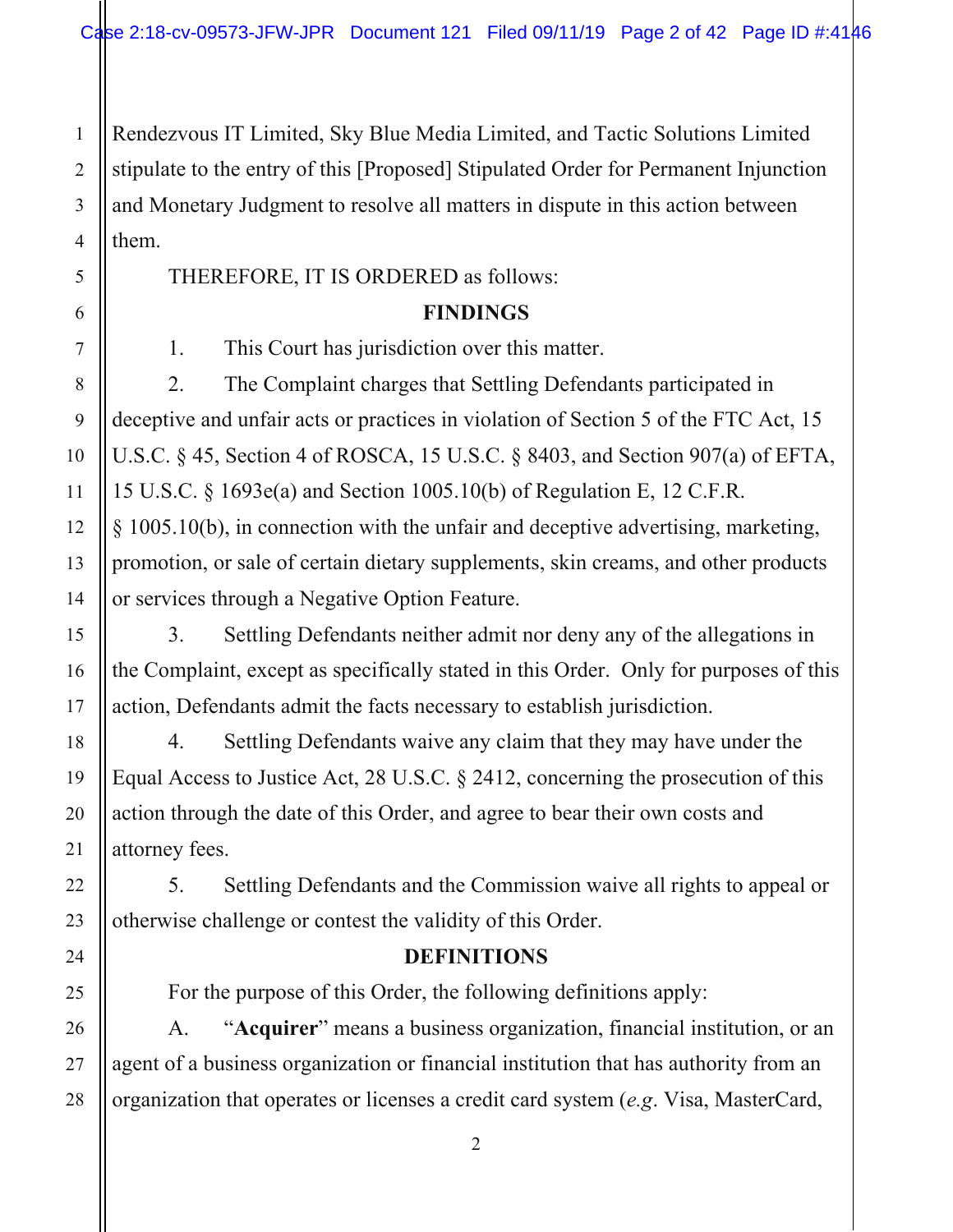American Express, and Discover) to authorize Merchants to accept, transmit, or process payment by credit card through the credit card system for money, goods or services, or anything else of value.

B. "**Add-On**" means any additional good or service that is offered to the consumer for purchase immediately preceding, at the time of, or closely proximate in time after the consumer's purchase of a different good or service, where the different good or service is or was advertised, marketed, promoted, or offered for sale by the Settling Defendants, whether directly or through an intermediary, including by consulting, planning, participating, facilitating, or advising.

C. "**Affiliate**" means any person, including any third-party marketer, who participates in an Affiliate Program.

D. "**Affiliate Network**" means any person who provides another person with Affiliates for an Affiliate Program or with whom any person contracts as an Affiliate to promote any good or service.

E. "**Affiliate Program**" means any arrangement under which any Settling Defendant pays, or offers to pay, or provides, or offers to provide, any form of consideration to any third party, either directly or through an Affiliate Network (i) to provide any Settling Defendant with, or refer to any Settling Defendant, potential or actual customers; or (ii) otherwise to market, advertise, or offer for sale any good or service on behalf of any Settling Defendant.

F. "**Asset**" means any legal or equitable interest in, right to, or claim to, any property, wherever located and by whomever held.

G. "**Billing Information**" means any data that enables any person to access a customer's account, such as a credit card, checking, savings, share, or similar account, utility bill, mortgage loan account, or debit card.

H. "**Chargeback**" means a procedure whereby an issuing bank or other financial institution charges all or part of an amount of a credit or debit transaction back to the acquiring or merchant bank.

1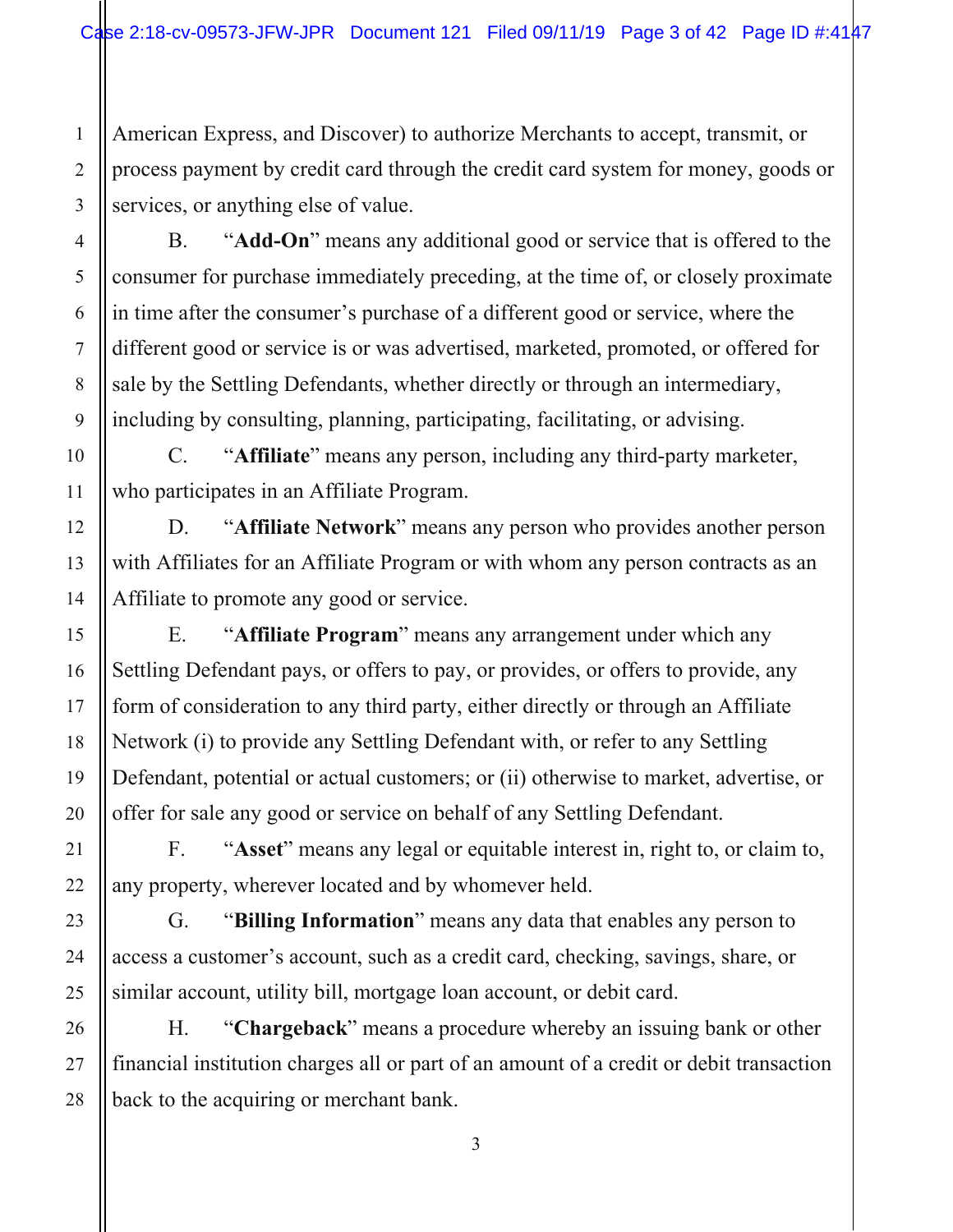I. "**Clear and Conspicuous**" or "**Clearly and Conspicuously**" means that a required disclosure is difficult to miss (i.e., easily noticeable) and easily understandable by ordinary consumers, including in all of the following ways:

 1. In any communication that is solely visual or solely audible, the disclosure must be made through the same means through which the communication is presented. In any communication made through both visual and audible means, such as a television advertisement, the disclosure must be presented simultaneously in both the visual and audible portions of the communication even if the representation requiring the disclosure is made in only one means;

 2. A visual disclosure, by its size, contrast, location, the length of time it appears, and other characteristics, must stand out from any accompanying text or other visual elements so that it is easily noticed, read, and understood;

 3. An audible disclosure, including by telephone or streaming video, must be delivered in a volume, speed, and cadence sufficient for ordinary consumers to easily hear and understand it;

 4. In any communication using an interactive electronic medium, such as the Internet or software, the disclosure must be unavoidable;

 5. On a product label, the disclosure must be presented on the principal display panel;

 6. The disclosure must use diction and syntax understandable to ordinary consumers and must appear in each language in which the representation that requires the disclosure appears;

 7. The disclosure must comply with these requirements in each medium through which it is received, including all electronic devices and face-to-face communications;

 8. The disclosure must not be contradicted or mitigated by, or inconsistent with, anything else in the communication; and

1

2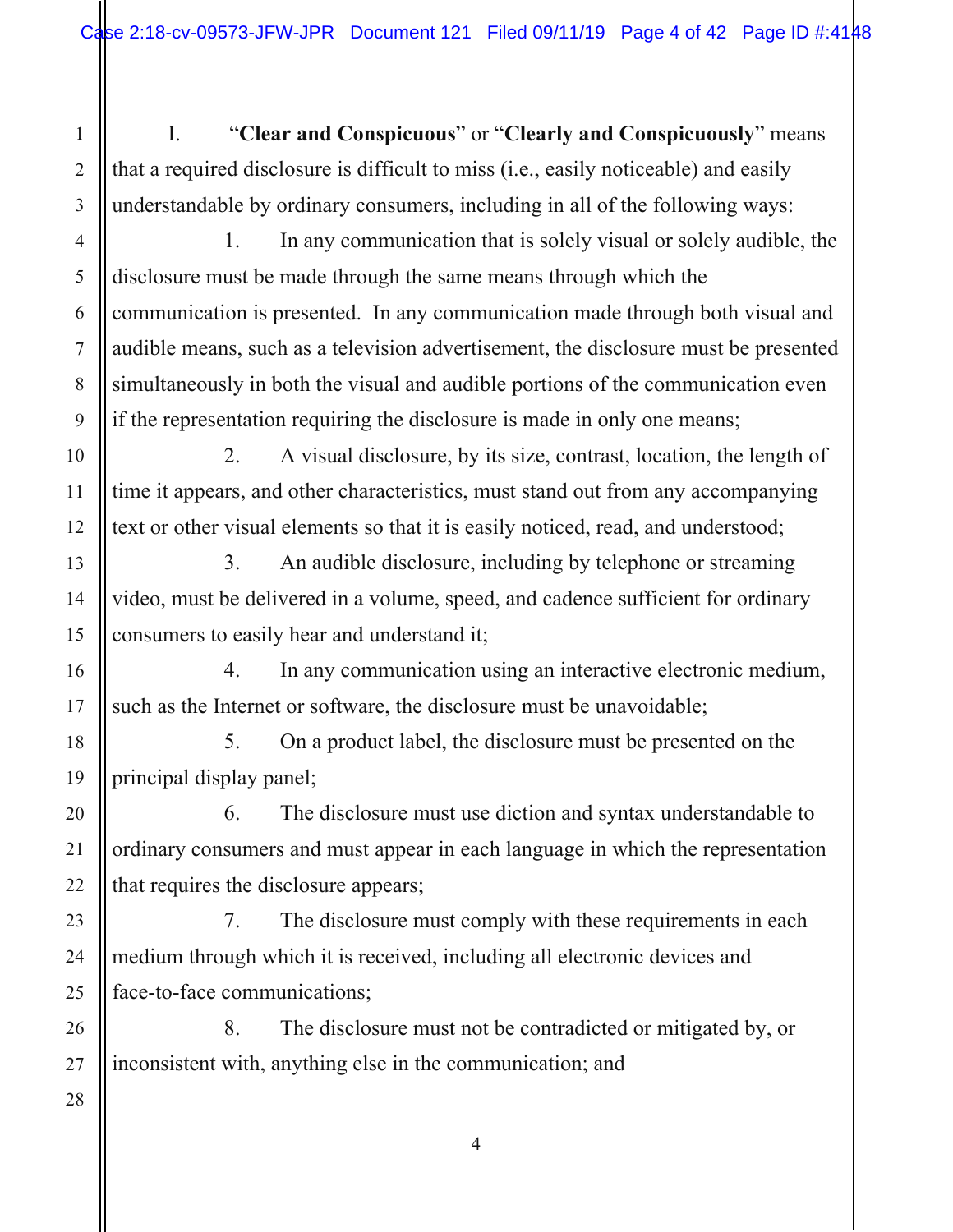9. When the representation or sales practice targets a specific audience, such as children, the elderly, or the terminally ill, "ordinary consumers" includes reasonable members of that group.

J. "**Close Proximity**" means immediately adjacent to the triggering representation. In the case of advertisements disseminated verbally or through audible means, the disclosure shall be made as soon as practicable after the triggering representation.

1

2

3

4

5

6

7

8

9

10

11

12

13

14

15

16

17

18

19

20

21

22

23

24

25

26

27

K. "**Commission**" or "**FTC**" means the Federal Trade Commission.

L. "**Corporate Defendants**" means Apex Capital Group, LLC, Capstone Capital Solutions Limited, Clik Trix Limited, Empire Partners Limited, Interzoom Capital Limited, Lead Blast Limited, Mountain Venture Solutions Limited, Nutra Global Limited, Omni Group Limited, Rendezvous IT Limited, Sky Blue Media Limited, and Tactic Solutions Limited, and each of their subsidiaries, affiliates, successors, and assigns.

M. "**Cosmetic**" means:

 1. articles to be rubbed, poured, sprinkled, or sprayed on, introduced into, or otherwise applied to the human body or any part thereof intended for cleansing, beautifying, promoting attractiveness, or altering the appearance; and

 2. articles intended for use as a component of any such article, except that such term shall not include soap.

N. "**Credit Card Laundering**" means:

1. Presenting or depositing into, or causing or allowing another to present or deposit into, the credit card system for payment, a Credit Card Sales Draft generated by a transaction that is not the result of a credit card transaction between the cardholder and the Merchant;

28 2. Employing, soliciting, or otherwise causing or allowing a Merchant, or an employee, representative, or agent of a Merchant, to present to or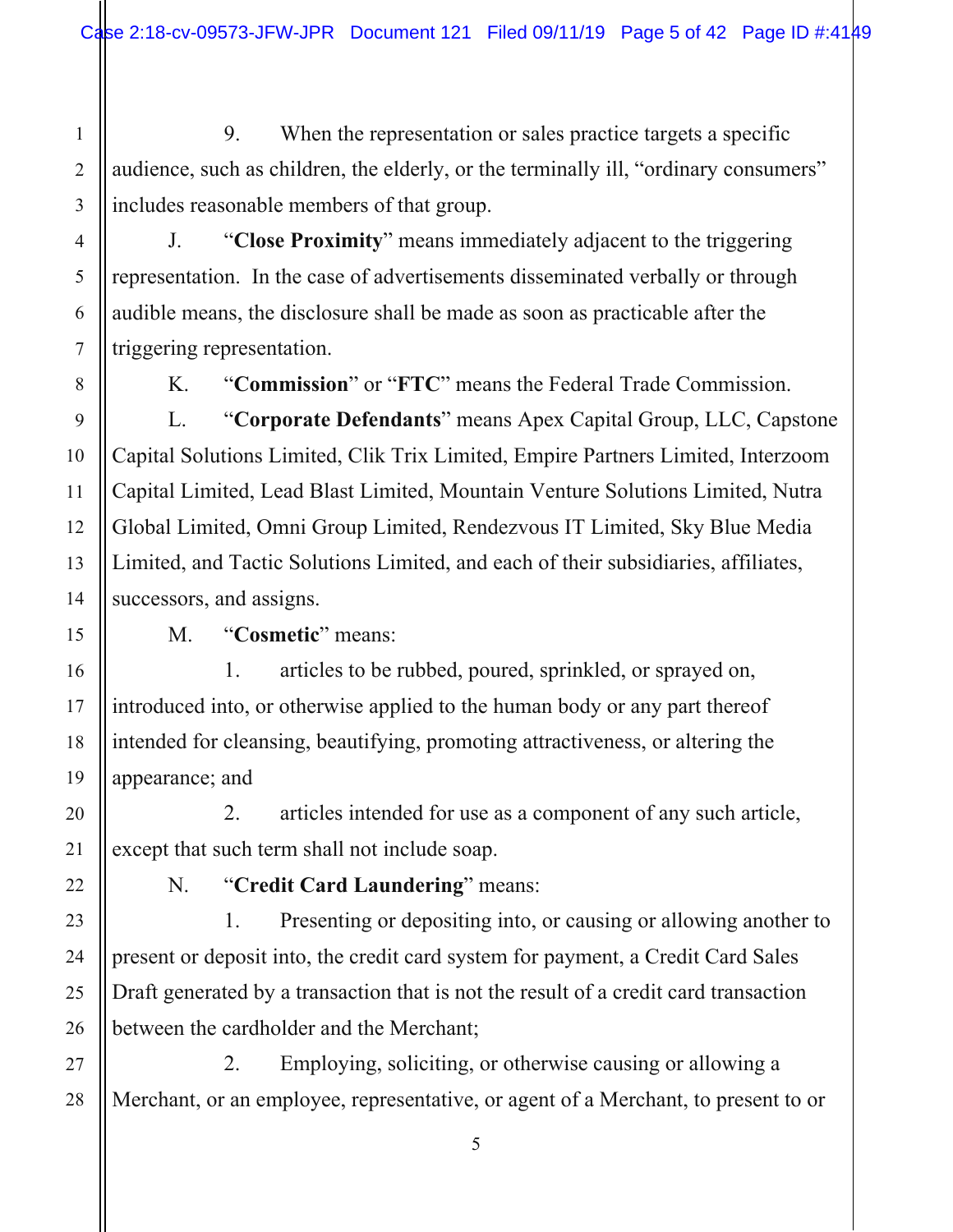1 2 3 deposit into the credit card system for payment, a Credit Card Sales Draft generated by a transaction that is not the result of a credit card transaction between the cardholder and the Merchant; or

3. Obtaining access to the credit card system through the use of a business relationship or an affiliation with a Merchant, when such access is not authorized by the Merchant Account agreement or the applicable credit card system.

O. "**Credit Card Sales Draft**" means any record or evidence of a credit card transaction.

4

5

6

7

8

9

10

11

12

13

14

15

16

17

18

19

20

21

22

23

24

25

26

P. "**Dietary Supplement**" means:

 1. any product labeled as a dietary supplement or otherwise represented as a dietary supplement; or

 2. any pill, tablet, capsule, powder, softgel, gelcap, liquid, or other similar form containing one or more ingredients that are a vitamin, mineral, herb or other botanical, amino acid, probiotic, or other dietary substance for use by humans to supplement the diet by increasing the total dietary intake, or a concentrate, metabolite, constituent, extract, or combination of any ingredient described above, that is intended to be ingested, and is not represented to be used as a conventional Food or as a sole item of a meal or the diet.

Q. "**Drug**" means:

 1. articles recognized in the official United States Pharmacopoeia, official Homeopathic Pharmacopoeia of the United States, or official National Formulary, or any supplement to any of them;

 2. articles intended for use in the diagnosis, cure, mitigation, treatment, or prevention of disease in humans or other animals;

 3. articles (other than Food) intended to affect the structure or any function of the body of humans or other animals; and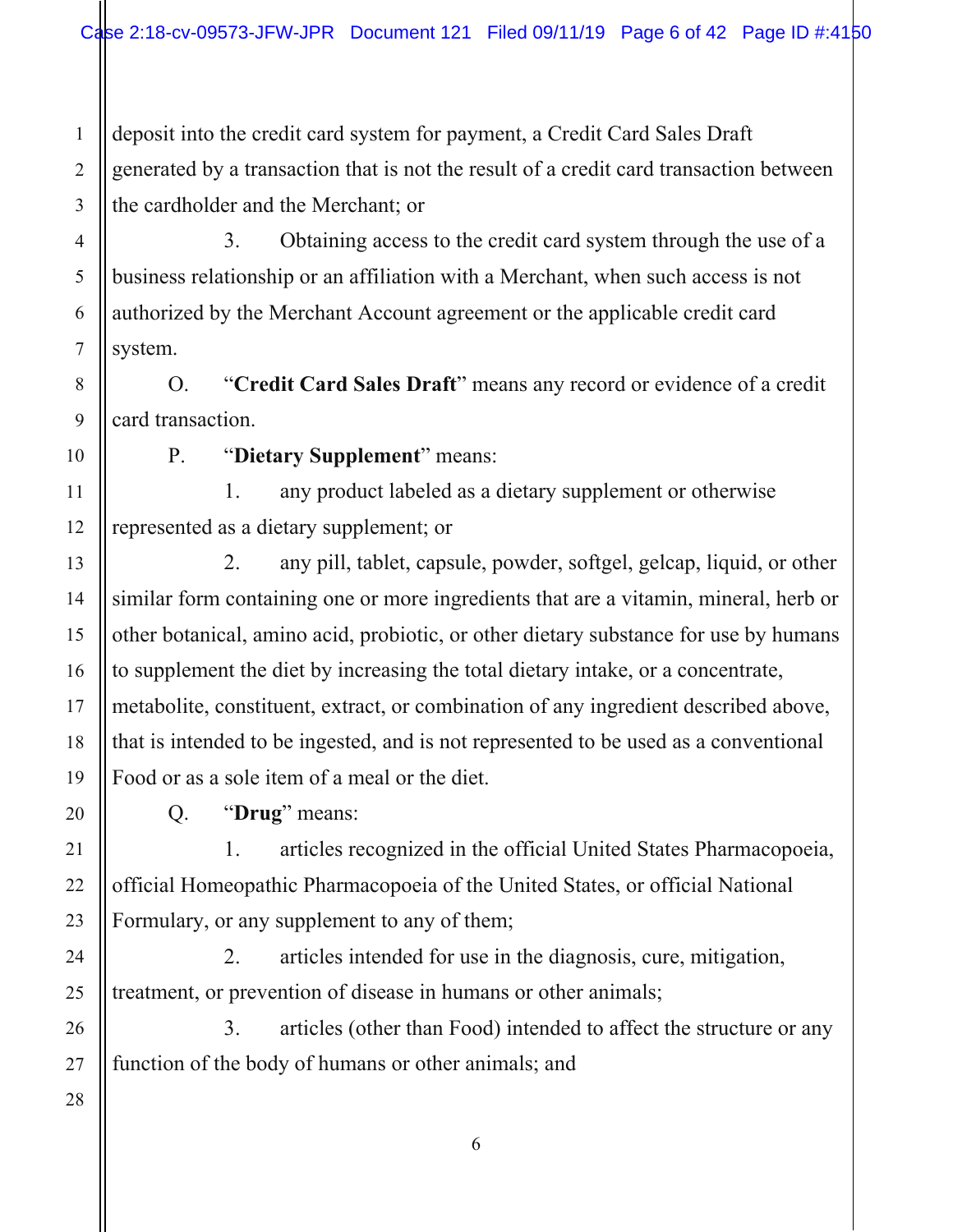1 2 4. articles intended for use as a component of any article specified in Subsection (1), (2), or (3); but does not include devices or their components, parts, or accessories.

R. "**Food**" means:

1. any article used for food or drink for humans or other animals;

2. chewing gum; and

3. any article used for components of any such article.

S. "**Including**" means including but not limited to.

T. "**Individual Defendant**" means individual defendant Phillip Peikos.

U. "**Merchant**" means any natural person, entity, corporation, partnership, or association of persons who is authorized under a written contract with an Acquirer to honor or accept credit cards, or to transmit or process for payment credit card payments, for the purchase of good or services.

V. "**Merchant Account**" means an account with an Acquirer that authorizes and allows a Merchant to honor or accept credit cards, or to transmit or process for payment credit card payments, for the purchase of goods or services or a charitable contribution.

W. "**Negative Option Feature**" means, in an offer or agreement to sell or provide any good or service, a provision under which the consumer's silence or failure to take affirmative action to reject a good or service, or to cancel the agreement, is interpreted by the seller or provider as acceptance or continuing acceptance of the offer.

X. "**Preauthorized Electronic Fund Transfer**" means an electronic fund transfer authorized in advance to recur at substantially regular intervals.

Y. "**Receiver**" means Thomas McNamara, as set forth in Section XIV of the Stipulated Preliminary Injunction with Asset Freeze, Receiver, and Other Equitable Relief Against Corporate Defendants and Defendant Phillip Peikos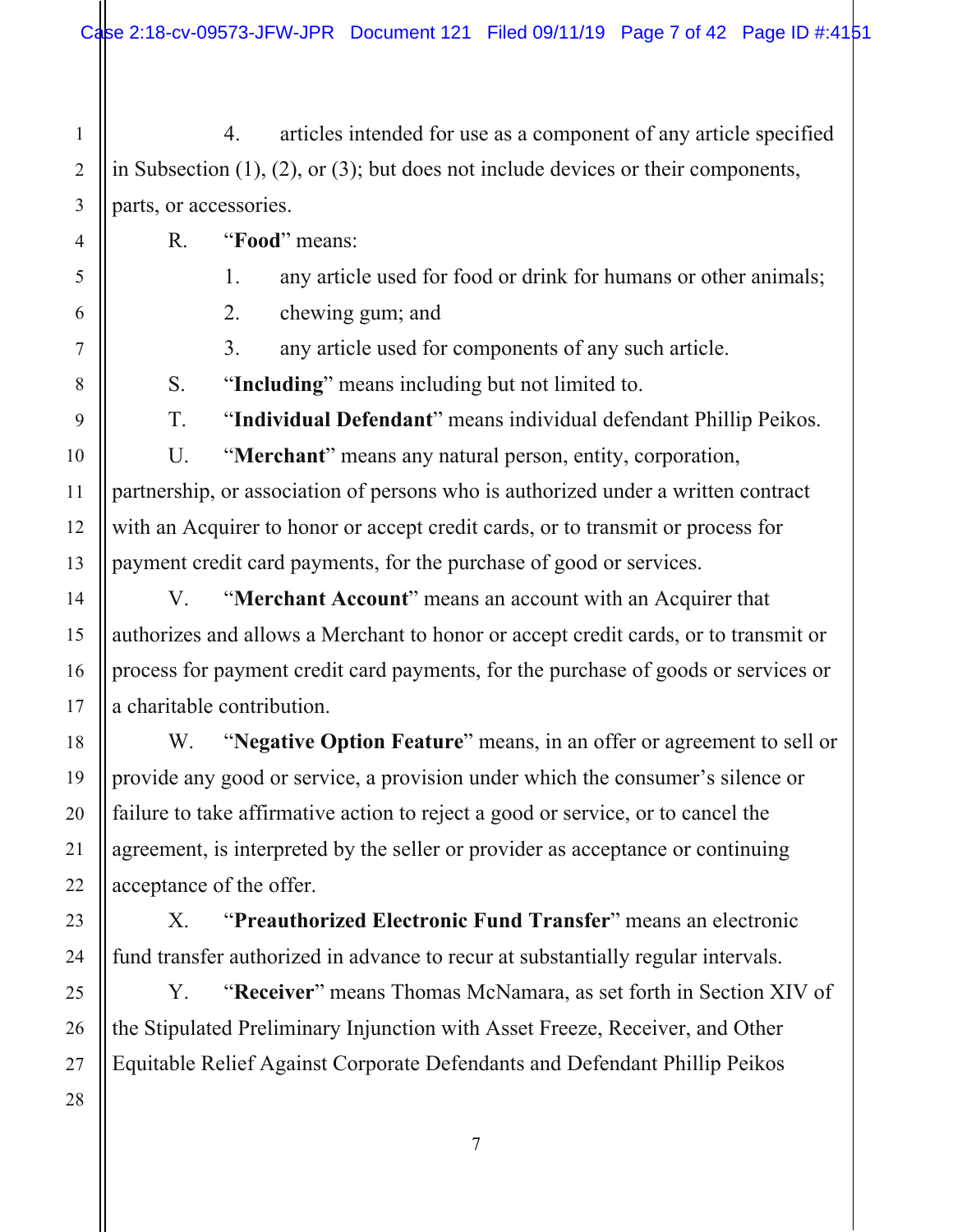("Preliminary Injunction"), and any deputy receivers that shall be named by the Receiver.

Z. "**Receivership Entities**" means the Corporate Defendants, the Wyoming Related Companies, the UK Related Companies, Albright Solutions LLC, Apex Capital International Sarl, Asus Capital Solutions LLC, Brandooza LLC, DMB Marketing LLC, Element Media Group LLC, Jaci, LLC, Jaci Holding LLC, Jaci PR LLC, NextG Payments, LLC, NextLevel Solutions LLC, Omni Holding Company, LLC, and Vortex Media Group LLC.

AA. "**Receivership Estate**" means all Assets managed, held, or maintained by the Receiver in connection with his role as Receiver in this litigation.

BB. "**Settling Defendants**" means the Individual Defendant and all of the Corporate Defendants, individually, collectively, or in any combination.

CC. "**Telemarketing**" means any plan, program, or campaign which is conducted to induce the purchase of goods or services by use of one or more telephones, and which involves a telephone call, whether or not covered by the Telemarketing Sales Rule, 16 C.F.R. Part 310.

DD. "**UK Related Companies**" means the companies identified in **Exhibit 2** to this Order and each of their subsidiaries, affiliates, successors, and assigns

EE. "**Wyoming Related Companies**" means the companies identified in **Exhibit 1** to this Order and each of their subsidiaries, affiliates, successors, and assigns.

## **ORDER**

# **I.**

## **BAN ON CERTAIN NEGATIVE OPTION SALES**

**IT IS ORDERED** that Settling Defendants are permanently restrained and enjoined from advertising, marketing, promoting, or offering for sale, whether directly or through an intermediary, including by consulting, planning,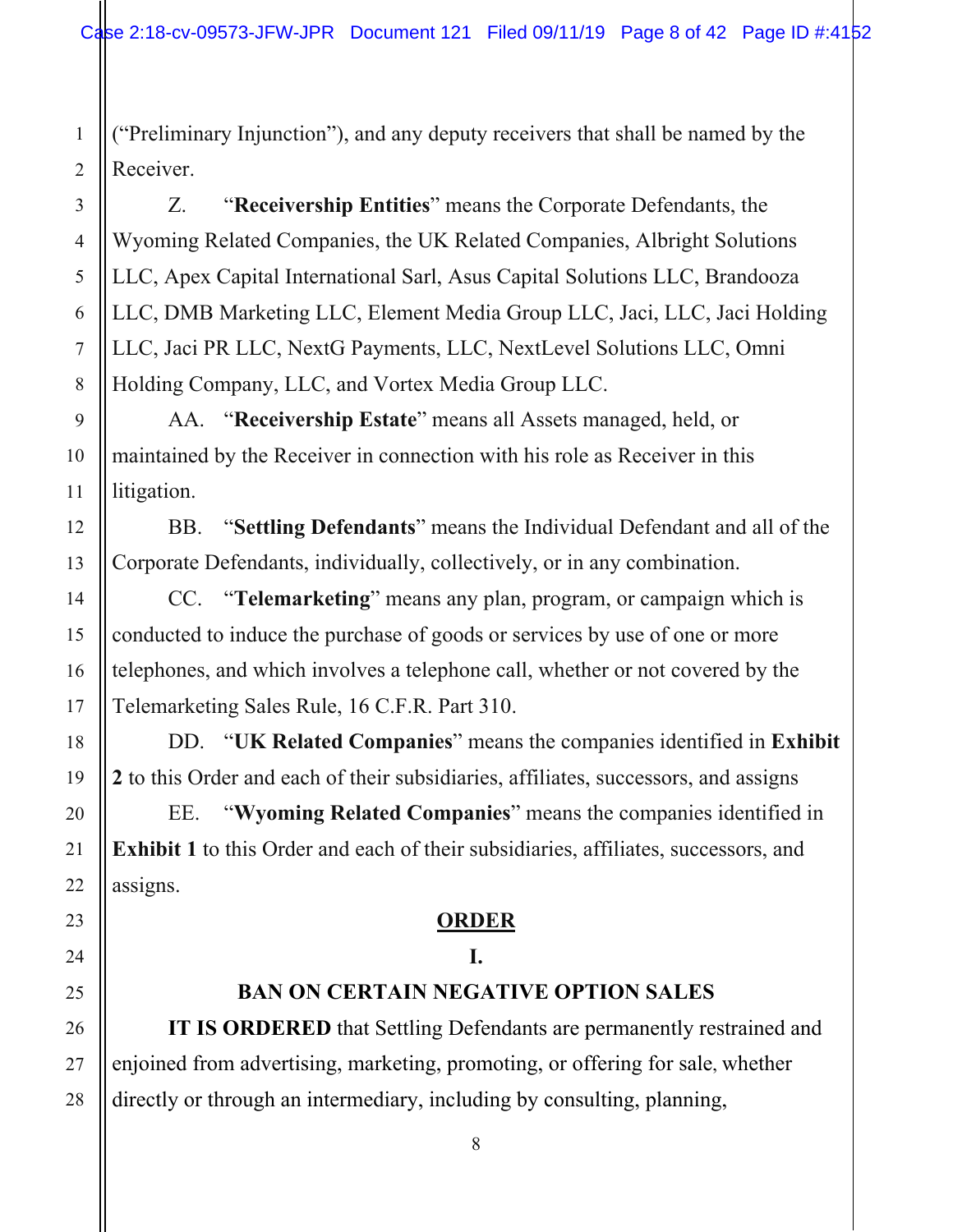participating, facilitating, or advising, any good or service with a Negative Option Feature in the following circumstances:

 A. Where the good or service is or relates to a Cosmetic, Food, Dietary Supplement, or Drug;

 B. Where the good or service is or relates to an Add-On good or service; or

 C. Where the good or service is advertised, marketed, promoted, or offered for sale as either "free," "risk free," a "trial," a "sample," a "bonus," a "gift," "no obligation," or using any other words, depictions, or illustrations that denote or imply the absence of an obligation on the part of the recipient of the offer to affirmatively act in order to avoid charges.

## **II.**

## **PROHIBITED BUSINESS ACTIVITIES**

**IT IS FURTHER ORDERED** that Settling Defendants, Settling Defendants' officers, agents, and employees, and all other persons in active concert or participation with any of them, who receive actual notice of this Order, whether acting directly or indirectly, in connection with the advertising, marketing, promotion, offering for sale, or sale of any good or service are permanently restrained and enjoined from:

 A. Before a consumer consents to pay for such good or service, failing to disclose, or assisting others in failing to disclose in a Clear and Conspicuous manner all material terms and conditions of any offer, including:

1. The total cost or price of the good or service;

 2. The amount, timing, and manner of all fees, charges, or other amounts that a consumer will be charged or billed, including the date of the charge and whether it will be a credit card or checking account charge; and

3. The mechanism for consumers to stop a charge.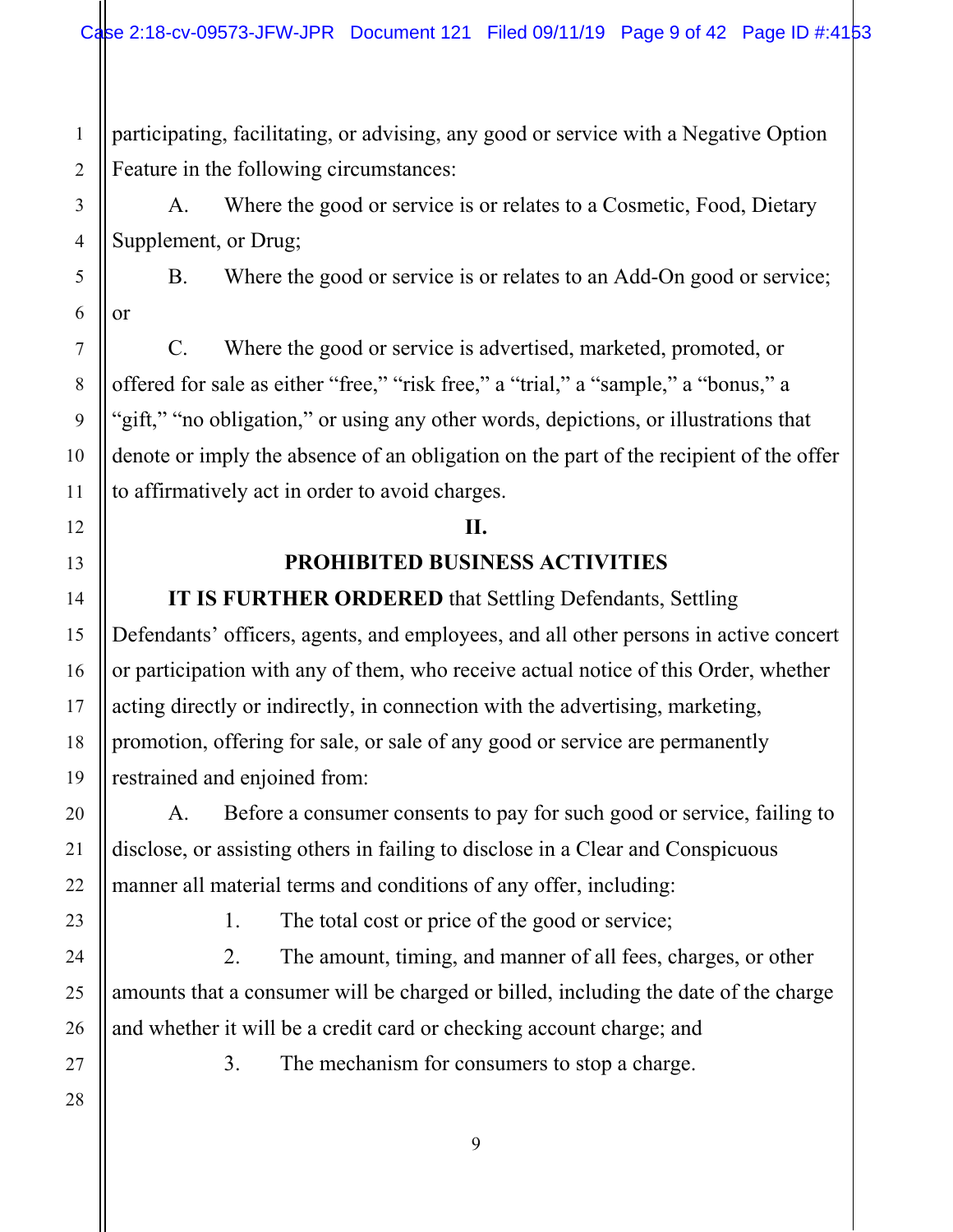B. Before a consumer consents to pay for such product, service, or program, failing to disclose, or assisting others in failing to disclose in a Clear and Conspicuous manner all material terms and conditions of any refund or cancellation policy, including:

 1. The specific steps and means by which such requests must be submitted;

 2. The customer service telephone number or numbers that a customer must call to cancel and/or return goods or services;

 3. The email address, web address, or street address to which such requests must be directed;

 4. Any mechanism that customers must use to return any products, including any requirement for specific tracking methods or delivery confirmation for a package;

 5. If there is any policy of not making refunds or cancellations, including any requirement that a product will not be accepted for return or refund unless it is unopened and in re-sellable condition, a statement regarding this policy; and

 6. The date by which a customer is required to request a refund. C. Misrepresenting, or assisting others in misrepresenting, expressly or by implication, any fact material to consumers concerning any good or service,

such as:

1

2

3

4

5

6

7

8

9

10

11

12

13

14

15

16

17

18

19

20

21

22

23

24

25

26

1. That the consumer will not be charged for any good or service;

 2. That a good or service is free, risk free, a bonus, a gift, without cost, or without obligation;

 3. That the consumer can obtain a good or service for a processing, service, shipping, handling, or administrative fee with no further obligation;

27 28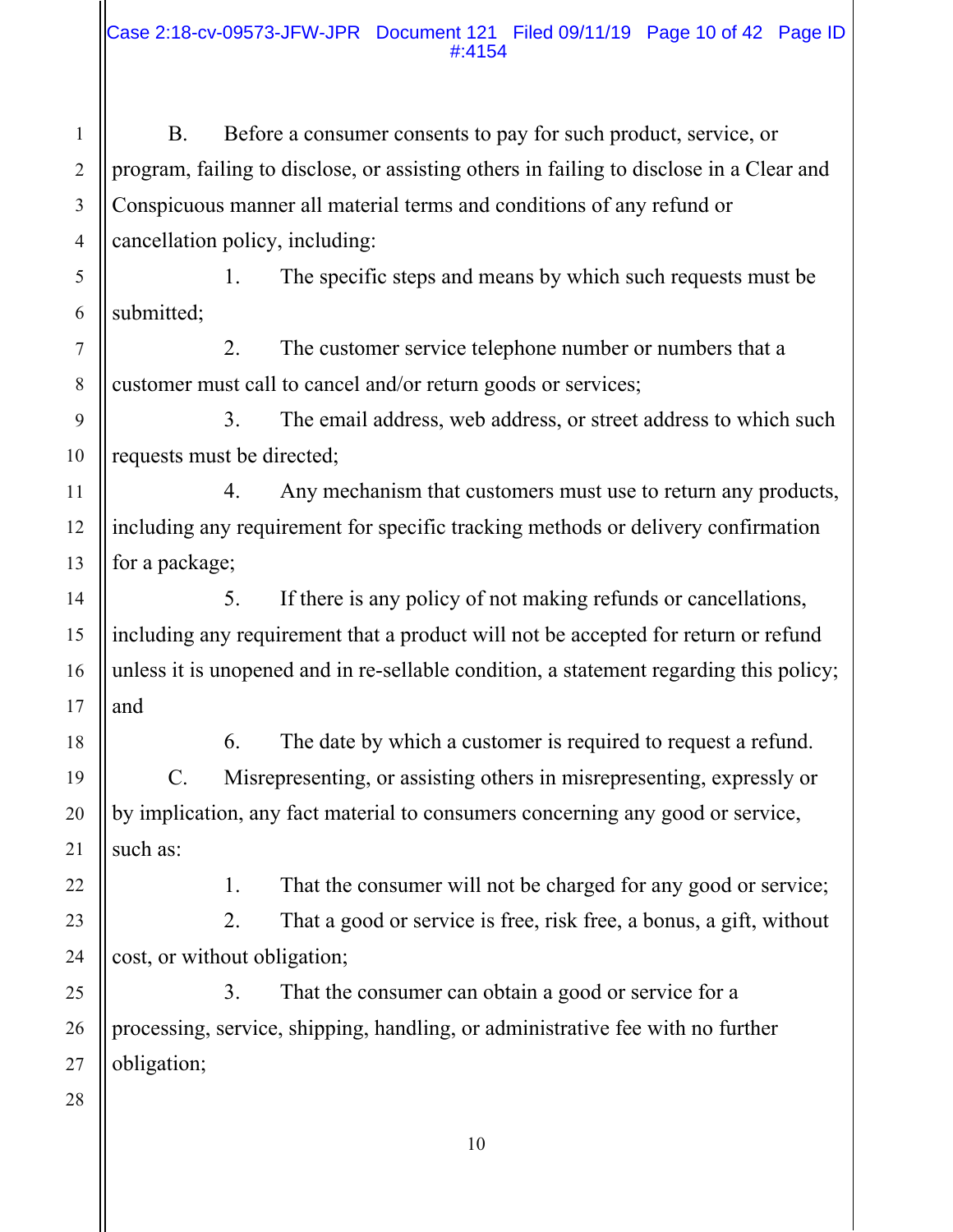1 2 4. The purpose(s) for which the consumer's Billing Information will be used;

 5. The date by which the consumer will incur any obligation or be charged unless the consumer takes an affirmative action with respect to a Negative Option Feature that is not banned under the Section of this Order entitled "Ban on Certain Negative Option Sales";

 6. The amount that a consumer's credit or debit card will be charged and the timing of the charge(s);

3

4

5

6

7

8

9

10

11

12

13

14

15

16

17

18

19

20

21

22

23

24

25

26

7. The total cost to purchase, receive, or use a good or service;

 8. Any material restrictions, limitations or conditions to purchase, receive, or use the good or service;

9. That a transaction has been authorized by a consumer;

 10. That a purchase is offered with a satisfaction guarantee or with a money-back guarantee;

 11. Any material aspect of the nature or terms of a refund, cancellation, exchange, or repurchase policy for the good or service;

 12. Any material aspect of the performance, efficacy, nature, or central characteristics of a good or service;

 13. That any advertisement for a good or service sold by Settling Defendants is an objective source of information, such as an unaffiliated news report or magazine article; and

 14. That an endorsement is by a bona fide user of the good or service and reflects the honest opinions, findings, beliefs, or experience of the endorser;

D. Failing, in connection with the advertising, promotion, marketing, offering for sale, sale, or provision of any good or service through an Affiliate Program to: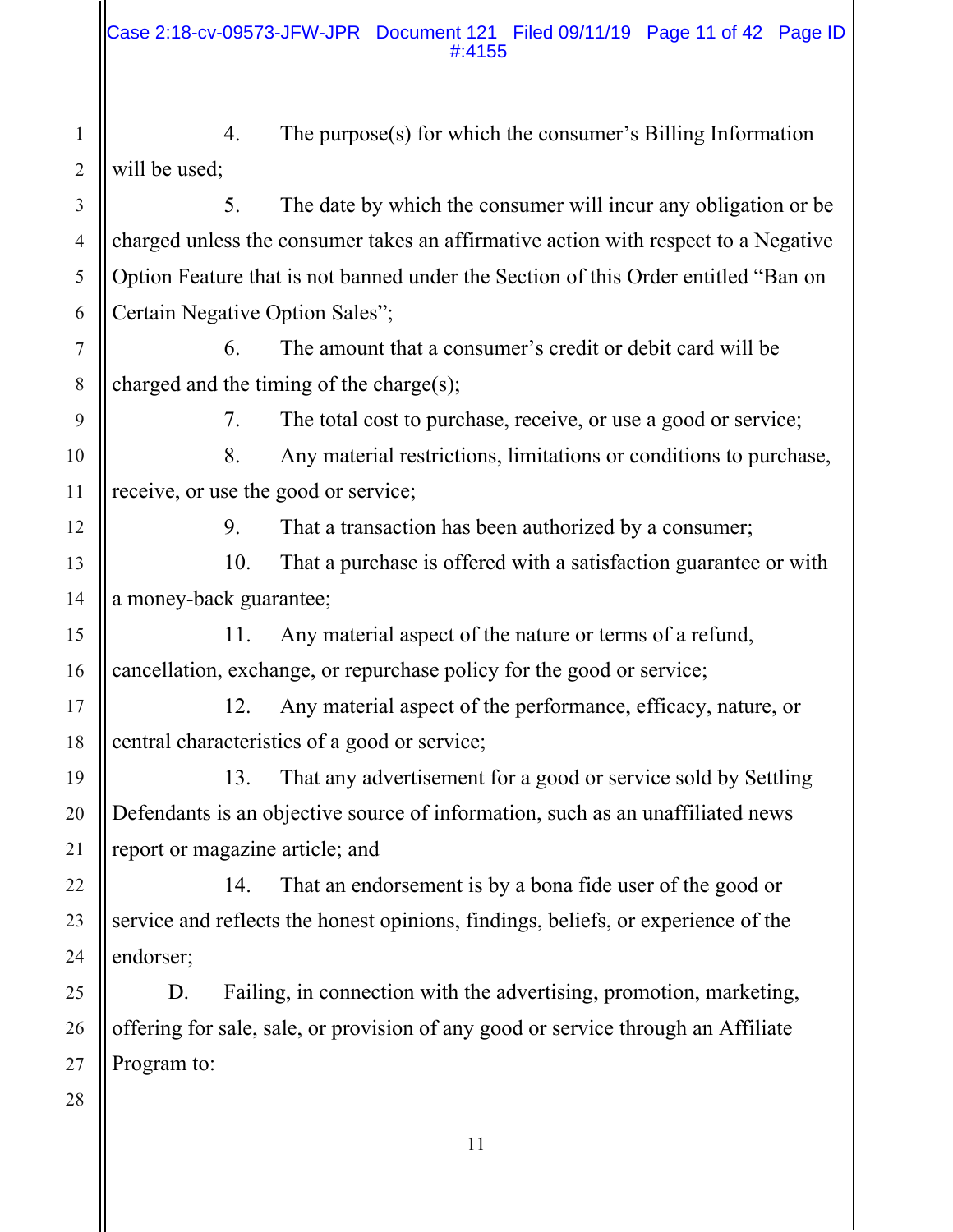1. Require each Affiliate and/or Affiliate Network to provide to Settling Defendants the following identifying information:

 a. In the case of a natural person, the Affiliate's or Affiliate Network's first and last name, physical address, country, telephone number, email address, and complete bank account information as to where payments are to be made to that person;

 b. In the case of a business entity, the Affiliate's or Affiliate Network's name and any and all names under which it does business, state of incorporation, registered agent, and the first and last name, physical address, country, telephone number, and email address for at least one natural person who owns, manages, or controls the Affiliate or Affiliate Network, and the complete bank account information as to where payments are to be made to the Affiliate or Affiliate Network;

 c. If Settling Defendants only have access to certain Affiliates through an Affiliate Network, then Settling Defendants shall contractually require each Affiliate Network to obtain and maintain from those Affiliates the identifying information set forth in Subsections D.1.a and D.1.b of this Section prior to the Affiliate's or Affiliate Network's participation in the Settling Defendants' Affiliate Program.

 2. As a condition of doing business with any Affiliate or Affiliate Network or such Affiliate or Affiliate Network's acceptance into Settling Defendants' Affiliate Program: (a) provide each such Affiliate or Affiliate Network a copy of this Order; (b) obtain from each such Affiliate or Affiliate Network a signed and dated statement acknowledging receipt of this Order and expressly agreeing to comply with this Order; and (c) clearly and conspicuously disclose in writing that engaging in acts or practices prohibited by this Order will result in immediate termination of any Affiliate or Affiliate Network and forfeiture of all monies owed to such Affiliate or Affiliate Network; *provided, however*, that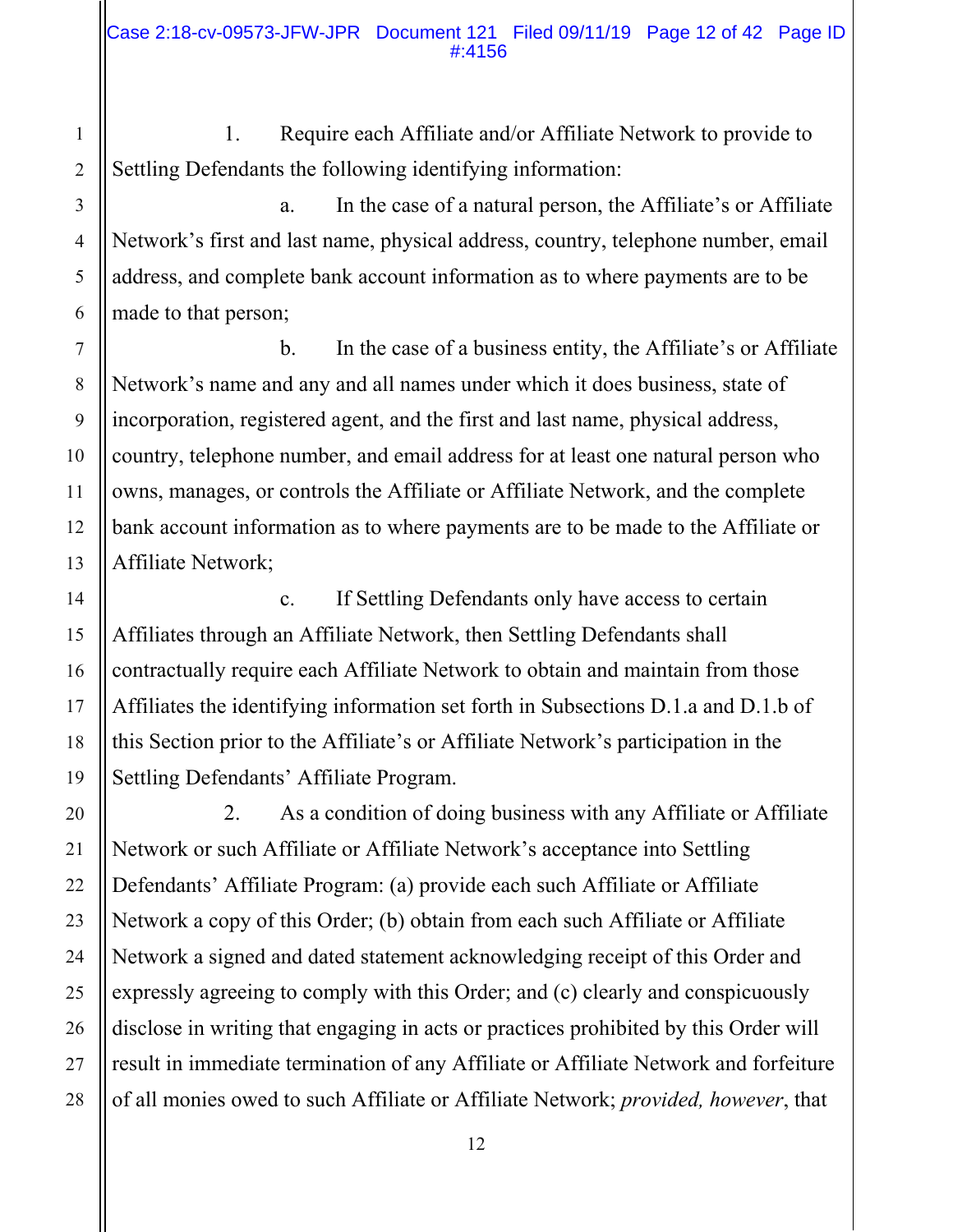#### Case 2:18-cv-09573-JFW-JPR Document 121 Filed 09/11/19 Page 13 of 42 Page ID #:4157

if Settling Defendants only have access to certain Affiliates through an Affiliate Network, then Settling Defendants shall contractually require that the Affiliate Network provide the information required by this Subsection to each of those Affiliates and retain proof of the same prior to any such Affiliate being used in Settling Defendants' Affiliate Program; and if Settling Defendants should acquire any entity that has an existing program of selling through Affiliates, the entity must complete all steps in this Subsection prior to Settling Defendants' acquisition of the entity.

 3. Require that each Affiliate or Affiliate Network, prior to the public use or dissemination of any marketing materials, including websites, emails, and pop-ups used by any Affiliate or Affiliate Network to advertise, promote, market, offer for sale, or sell any products, services, or programs through Settling Defendants' Affiliate Program, provide Settling Defendants with the following information: (a) copies of all materially different marketing materials to be used by the Affiliate or Affiliate Network, including text, graphics, video, audio, and photographs; (b) each location the Affiliate or Affiliate Network maintains, or directly or indirectly controls, where the marketing materials will appear, including the URL of any website; (c) for hyperlinks contained within the marketing materials, each location to which a consumer will be transferred by clicking on the hyperlink, including the URL of any website; and (d) the range of dates that the marketing materials will be publicly used or disseminated to consumers; *provided, however,* that if Settling Defendants only have access to certain Affiliates through an Affiliate Network, then Settling Defendants shall contractually require that the Affiliate Network obtain and maintain the same information set forth above from each of those Affiliates who are part of Settling Defendants' Affiliate Program prior to the public use or dissemination of any such marketing materials, and provide proof to Settling Defendants of having obtained the same.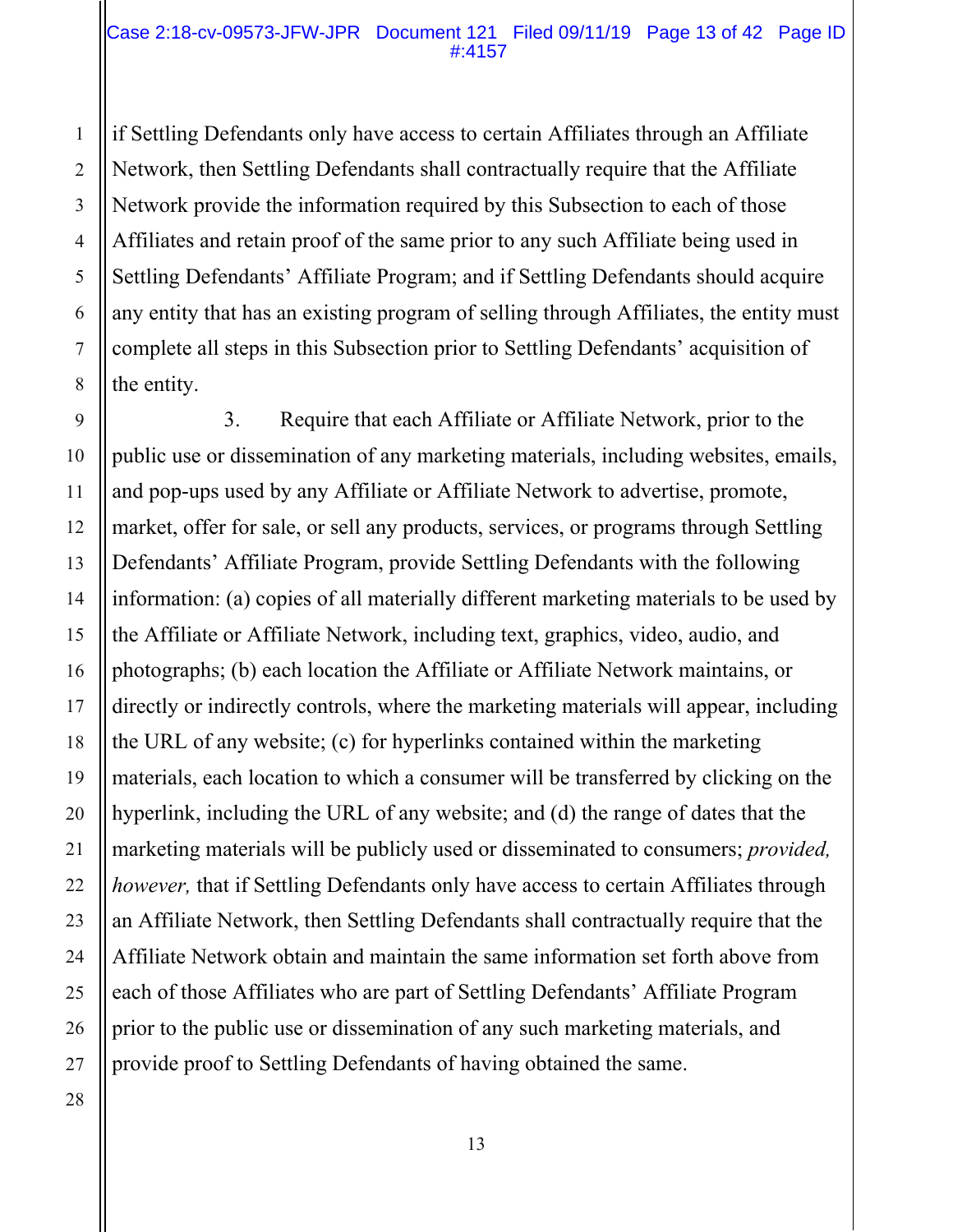1

2

3

4

5

6

7

8

9

10

11

12

13

14

15

16

17

18

19

20

21

22

23

24

25

26

 4. Promptly review the marketing materials specified in Section II.D.3 above as necessary to ensure compliance with this Order. Settling Defendants shall also promptly take steps as necessary to ensure that the marketing materials provided to Settling Defendants under Section II.D.3 above are the marketing materials publicly used or disseminated to consumers by the Affiliate or Affiliate Network. If Settling Defendants determine that the use of any marketing material does not comply with this Order, Settling Defendants shall inform the Affiliate or Affiliate Network in writing that approval is denied and shall not pay any amounts to the Affiliate or Affiliate Network for such marketing, including any payments for leads, "click-throughs," or sales resulting therefrom; *provided, however*, that if Settling Defendants only have access to certain Affiliates through an Affiliate Network, then Settling Defendants shall contractually require that the Affiliate Network comply with the procedures set forth in this Subsection as to those Affiliates.

 5. Promptly and completely investigate any complaints that Settling Defendants receive through any source to determine whether any Affiliate or Affiliate Network is engaging in acts or practices prohibited by this Order, either directly or through any Affiliate that is part of Settling Defendants' Affiliate Program.

 6. Upon determining that any Affiliate or Affiliate Network has engaged in, or is engaging in, acts or practices prohibited by this Order, either directly or through any Affiliate that is part of Settling Defendants' Affiliate Program, immediately:

 a. Disable any connection between the Settling Defendants' Affiliate Program and the marketing materials used by the Affiliate or Affiliate Network to engage in such acts or practices prohibited by this Order;

27 28 b. Immediately halt the processing of any payments or charges generated by the Affiliate or Affiliate Network;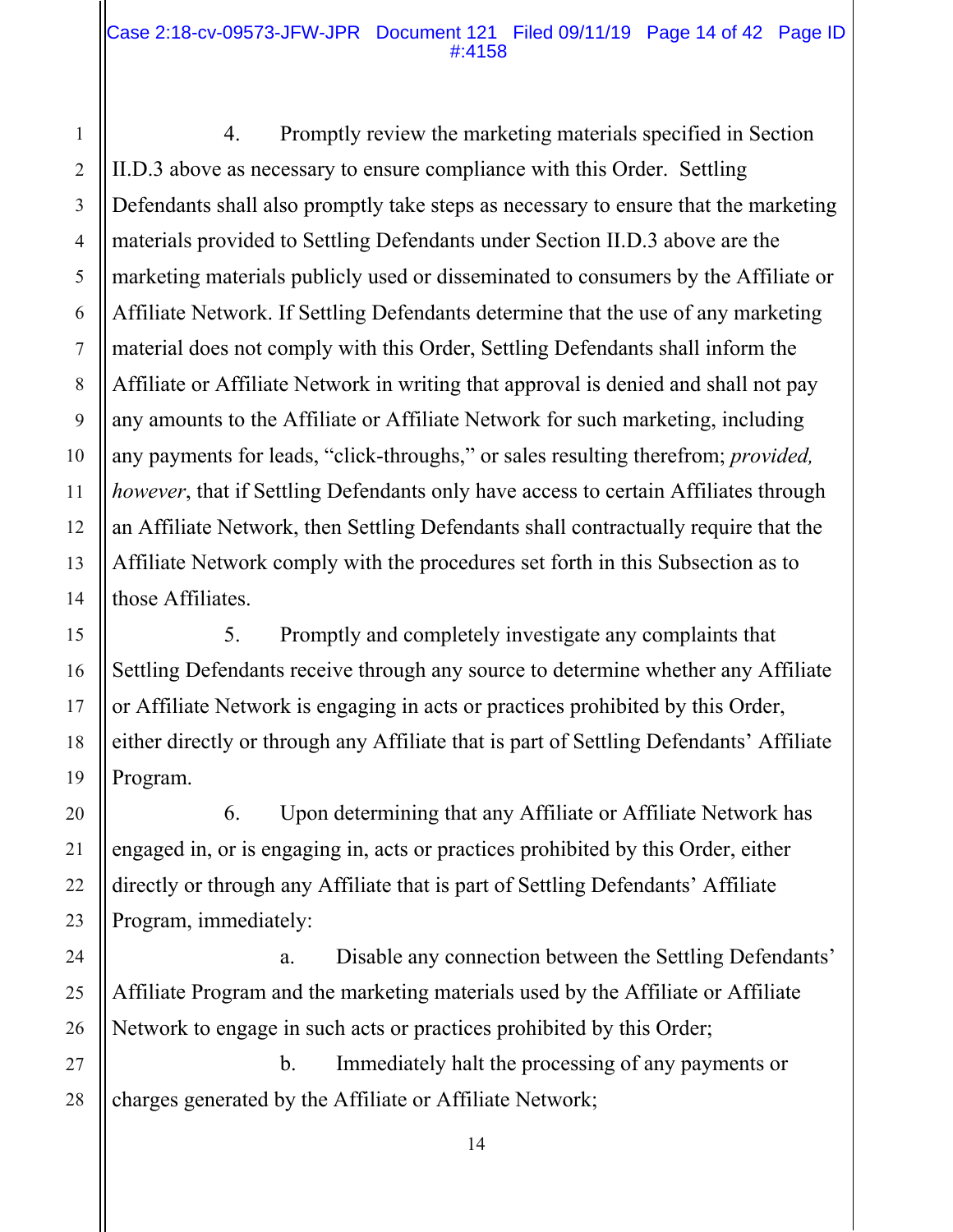c. Fully refund, or cause to be refunded, within five (5) business days, each consumer charged by Settling Defendants whose sale originated from the Affiliate or Affiliate Network on or after the date the Affiliate or Affiliate Network engaged in acts or practices prohibited by this Order; and

 d. Immediately terminate the Affiliate or Affiliate Network; *provided, however*, Settling Defendants shall not be in violation of this subsection if Settling Defendants fail to terminate an Affiliate Network in a case where Settling Defendants' only access to an Affiliate who has engaged in acts or practices prohibited by this Order is through an Affiliate Network and Settling Defendants receive notice that the Affiliate Network immediately terminated the Affiliate violating this Order from any Affiliate Program maintained by the Settling Defendants.

## **III.**

# **REQUIRED DISCLOSURES RELATING TO NEGATIVE OPTION FEATURES**

**IT IS FURTHER ORDERED** that Settling Defendants, Settling Defendants' officers, agents, and employees, and all other persons in active concert or participation with any of them, who receive actual notice of this Order, whether acting directly or indirectly, in connection with promoting or offering for sale any good or service with a Negative Option Feature, other than any good or service covered under the Section of this Order entitled "Ban on Certain Negative Option Sales," are permanently restrained and enjoined from:

 A. Obtaining Billing Information from a consumer for any transaction involving a good or service that includes a Negative Option Feature, without first disclosing Clearly and Conspicuously, and in Close Proximity to where a consumer provides Billing Information:

 1. The extent to which the consumer must take affirmative action(s) to avoid any charges on a recurring basis;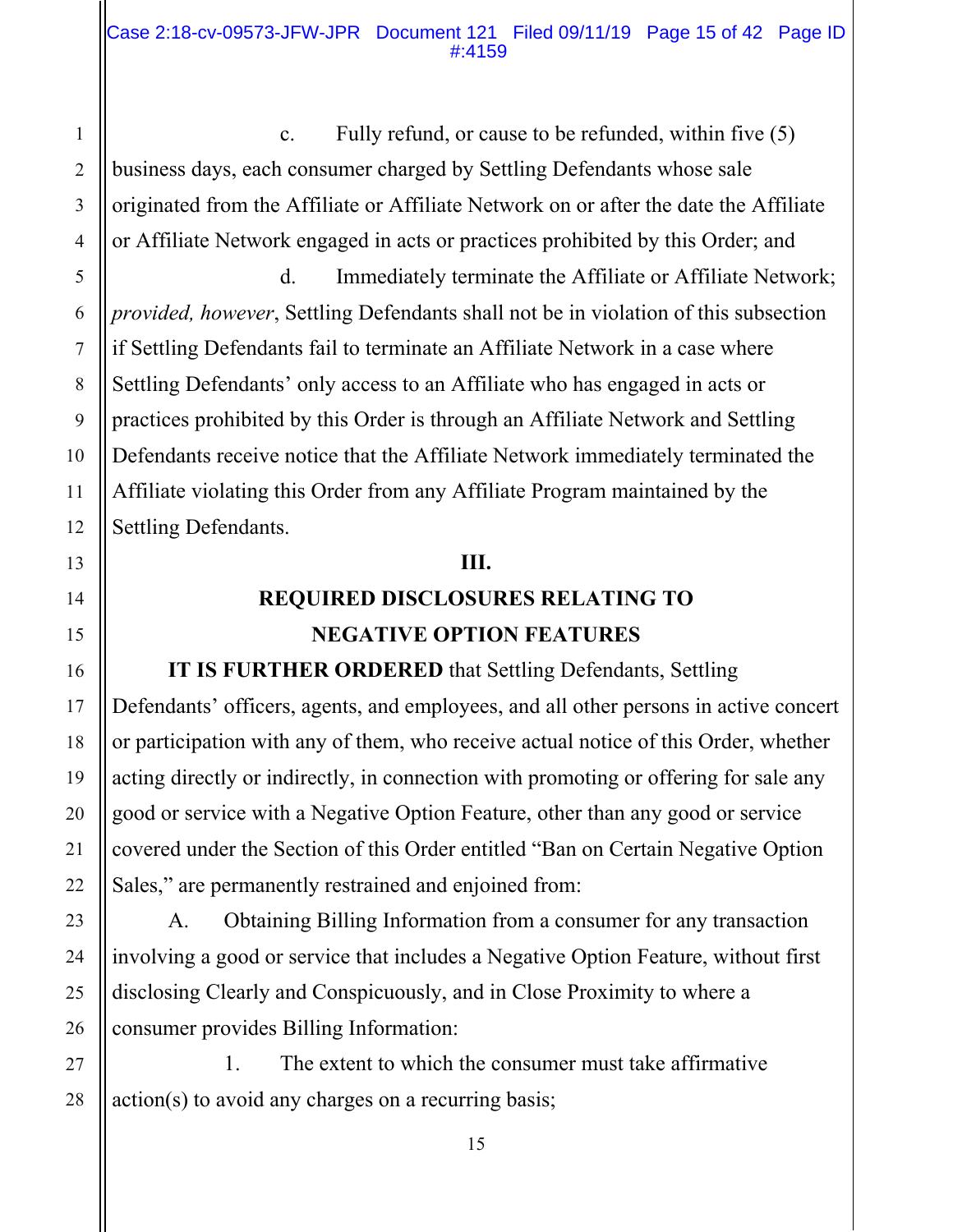2. The total cost (or range of costs) the consumer will be charged, the date the initial charge will be submitted for payment, and the frequency of such charges unless the consumer timely takes affirmative steps to prevent or stop such charges;

 3. The deadline(s) (by date or frequency) by which the consumer must affirmatively act in order to stop all recurring charges;

 4. The name of the seller or provider of the good or service and, if the name of the seller or provider will not appear on billing statements, the billing descriptor that will appear on such statements;

1

2

3

4

5

6

7

8

9

10

11

12

13

14

15

16

17

18

19

20

21

22

23

5. A description of the good or service;

 6. Any charge or cost for which the consumer is responsible in connection with the cancellation of an order or the return of a product; and

 7. The simple cancellation mechanism to stop any recurring Charges, as required by Section V of this Order.

B. Failing to send the consumer:

 1. Immediately after the consumer's submission of an online order, written confirmation of the transaction by email. The email must Clearly and Conspicuously disclose all the information required by Subsection III.A, and contain a subject line reading "Order Confirmation" along with the name of the good or service and no additional information; or

 2. Within two (2) days after receipt of the consumer's order by mail or telephone, a written confirmation of the transaction, either by email or first class mail. The email or letter must Clearly and Conspicuously disclose all the information required by Subsection III.A. The subject line of the email must Clearly and Conspicuously state "Order Confirmation" along with the name of the good or service and nothing else. The outside of the envelope must Clearly and Conspicuously state "Order Confirmation" along with the name of the good or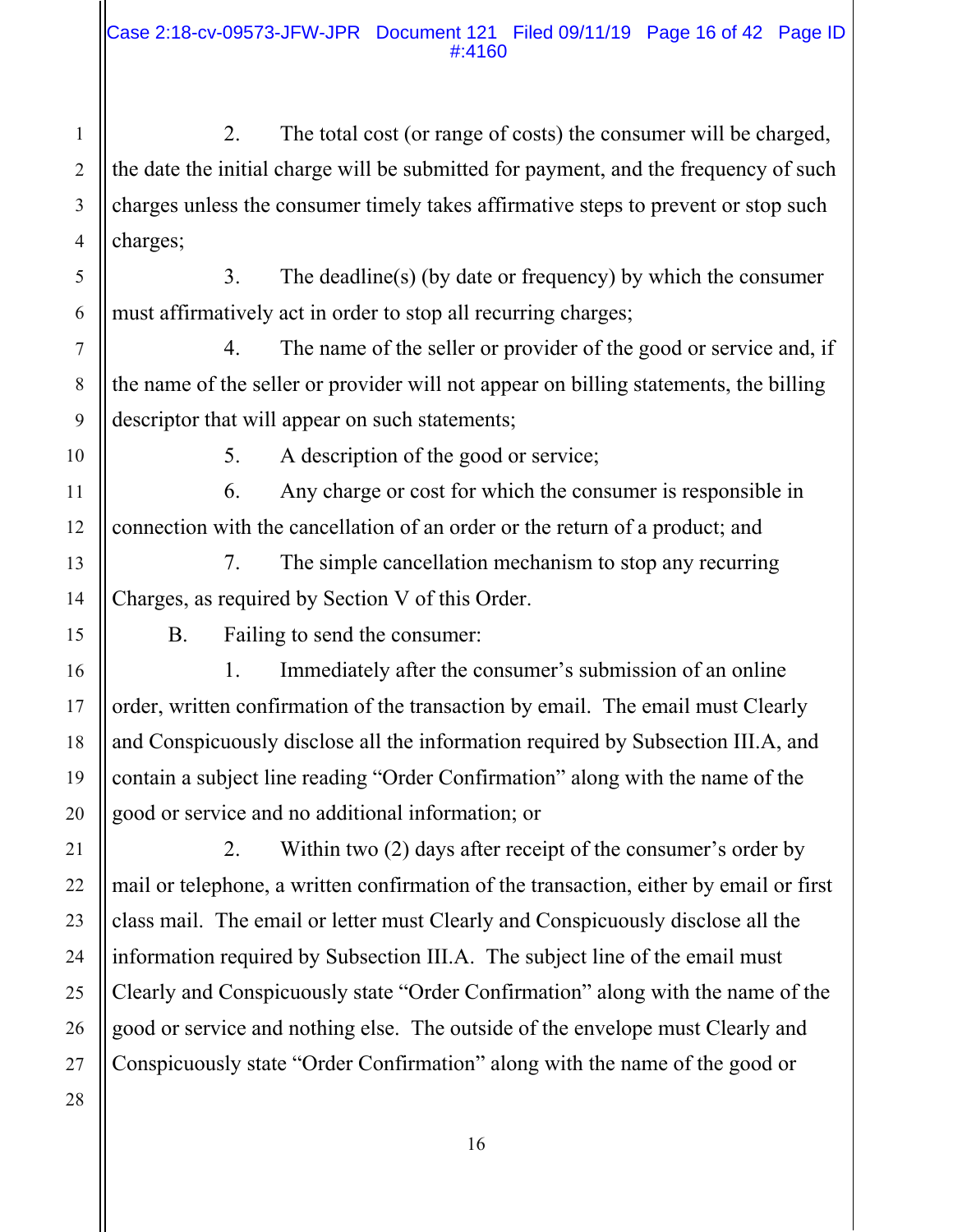service and no additional information other than the consumer's address, the seller's return address, and postage.

### **IV.**

## **OBTAINING EXPRESS INFORMED CONSENT**

**IT IS FURTHER ORDERED** that Settling Defendants, Settling Defendants' officers, agents, and employees, and all other persons in active concert or participation with any of them, who receive actual notice of this Order, whether acting directly or indirectly, in connection with promoting or offering for sale any good or service with a Negative Option Feature, other than any good or service covered under the Section of this Order entitled "Ban on Certain Negative Option Sales," are permanently restrained and enjoined from using, or assisting others in using, Billing Information to obtain payment from a consumer, unless Settling Defendants first obtain the express informed consent of the consumer to do so. To obtain express informed consent, Settling Defendants must:

 A. For all written offers (including over the Internet or other web-based applications or services), obtain consent through a check box, signature, or other substantially similar method, which the consumer must affirmatively select or sign to accept the Negative Option Feature, and no other portion of the offer. Settling Defendants shall disclose Clearly and Conspicuously, and in Close Proximity to such check box, signature, or substantially similar method of affirmative consent, only the following, with no additional information:

 1. The extent to which the consumer must take affirmative action(s) to avoid any charges on a recurring basis;

 2. The total cost (or range of costs) the consumer will be charged and, if applicable, the frequency of such charges unless the consumer timely takes affirmative steps to prevent or stop such charges; and

27 28 3. The deadline(s) (by date or frequency) by which the consumer must affirmatively act in order to stop all recurring charges.

1

2

3

4

5

6

7

8

9

10

11

12

13

14

15

16

17

18

19

20

21

22

23

24

25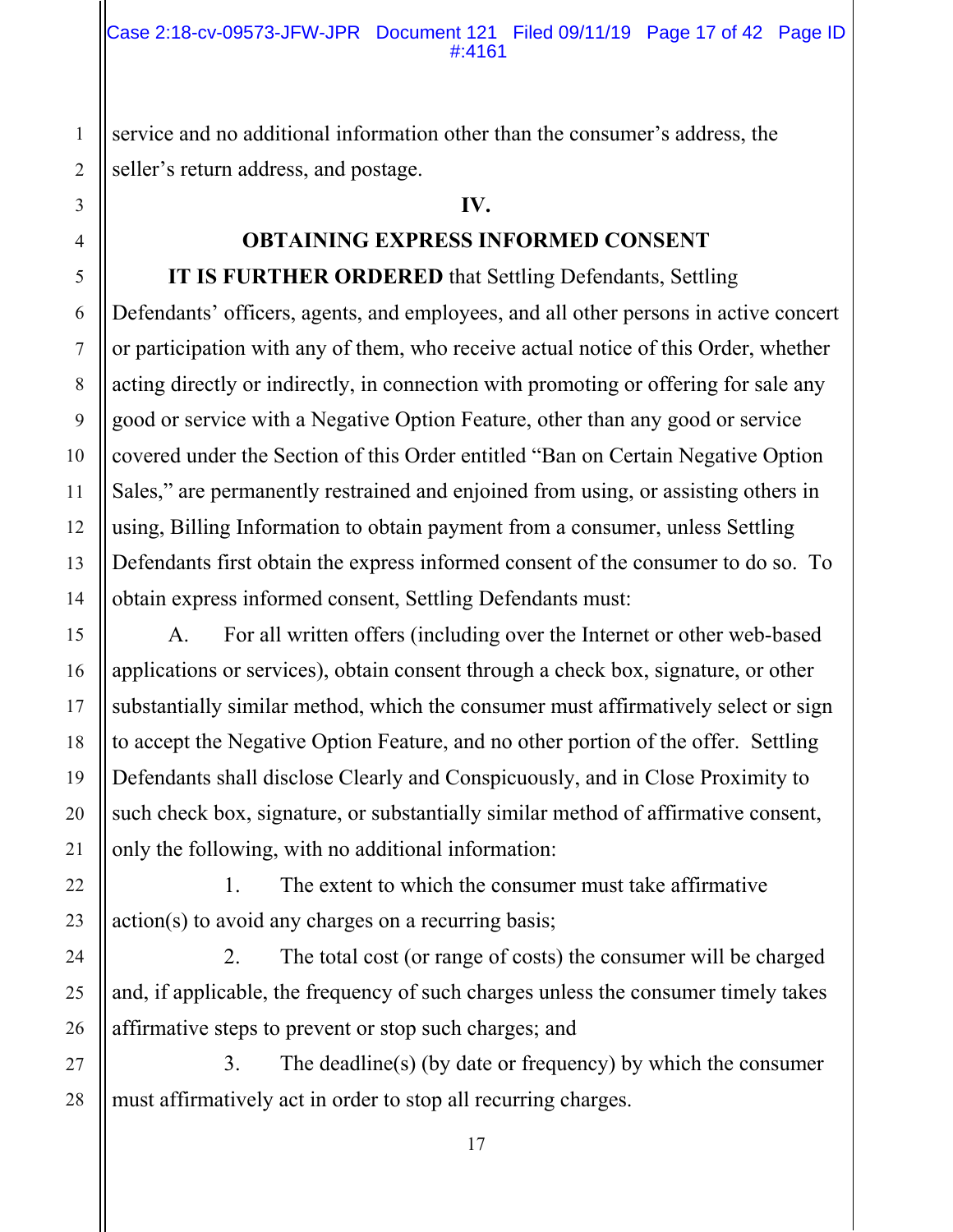B. For all oral offers, prior to obtaining any Billing Information from the consumer:

 1. Clearly and Conspicuously disclose the information contained in Subsection IV.A; and

 2. Obtain affirmative unambiguous express oral confirmation that the consumer: (a) consents to being charged for any good or service, including providing, at a minimum, the last four (4) digits of the consumer's account number to be charged, (b) understands that the transaction includes a Negative Option Feature, and (c) understands the specific affirmative steps the consumer must take to prevent or stop further charges.

 C. For transactions conducted through Telemarketing, Settling Defendants shall maintain for three (3) years from the date of each transaction an unedited voice recording of the entire transaction, including the prescribed statements set out in Subsection IV.B. Each recording must be retrievable by date and by the consumer's name, telephone number, or Billing Information, and must be provided upon request to the consumer, the consumer's bank, or any law enforcement entity.

## **V.**

# **SIMPLE MECHANISM TO CANCEL NEGATIVE OPTION FEATURE**

**IT IS FURTHER ORDERED** that Settling Defendants, Settling Defendants' officers, agents, and employees, and all other persons in active concert or participation with any of them, who receive actual notice of this Order, whether acting directly or indirectly, in connection with promoting or offering for sale any good or service with a Negative Option Feature, other than any good or service covered under the Section of this Order entitled "Ban on Certain Negative Option Sales," are permanently restrained and enjoined from failing to provide a simple mechanism for the consumer to immediately stop any recurring charges. Such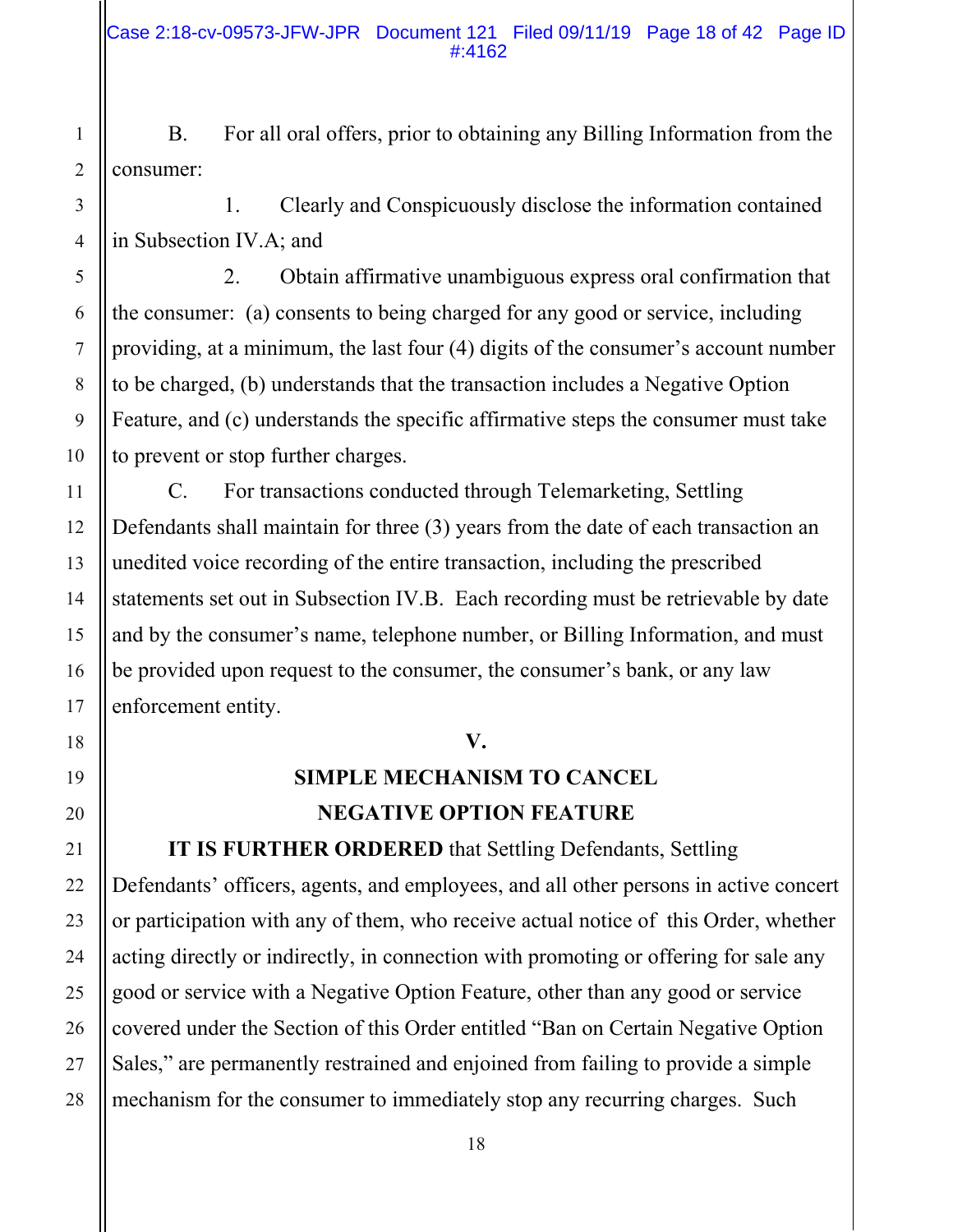mechanism must not be difficult, costly, confusing, or time consuming, and must be at least as simple as the mechanism the consumer used to initiate the charge(s). In addition:

 A. For consumers who entered into the agreement to purchase a good or service including a Negative Option Feature over the Internet or through other web-based applications or services, Settling Defendants must provide a mechanism, accessible over the Internet or through such other web-based application or service that consumers can easily use to cancel the good or service and to immediately stop all further charges.

 B. For consumers who entered into the agreement to purchase a good or service including a Negative Option Feature through an oral offer and acceptance, Settling Defendants must maintain a telephone number and a postal address that consumers can easily use to cancel the good or service and to immediately stop all further charges. Settling Defendants must assure that all calls to this telephone number shall be answered during normal business hours and that mail to the postal address is retrieved regularly.

## **VI.**

# **PROHIBITIONS AGAINST VIOLATION OF THE ELECTRONIC FUND TRANSFER ACT**

**IT IS FURTHER ORDERED** that Settling Defendants and Settling Defendants' officers, agents, and employees, and all other persons in active concert or participation with any of them, who receive actual notice of this Order, whether acting directly or indirectly, in connection with the sale of any good or service are hereby permanently restrained and enjoined from:

A. Engaging in any recurring debiting of a consumer's account without first obtaining a valid written pre-authorization for Preauthorized Electronic Fund Transfers from the consumer's account, which pre-authorization is clear and readily understandable, identifiable as a pre-authorization, and reflects the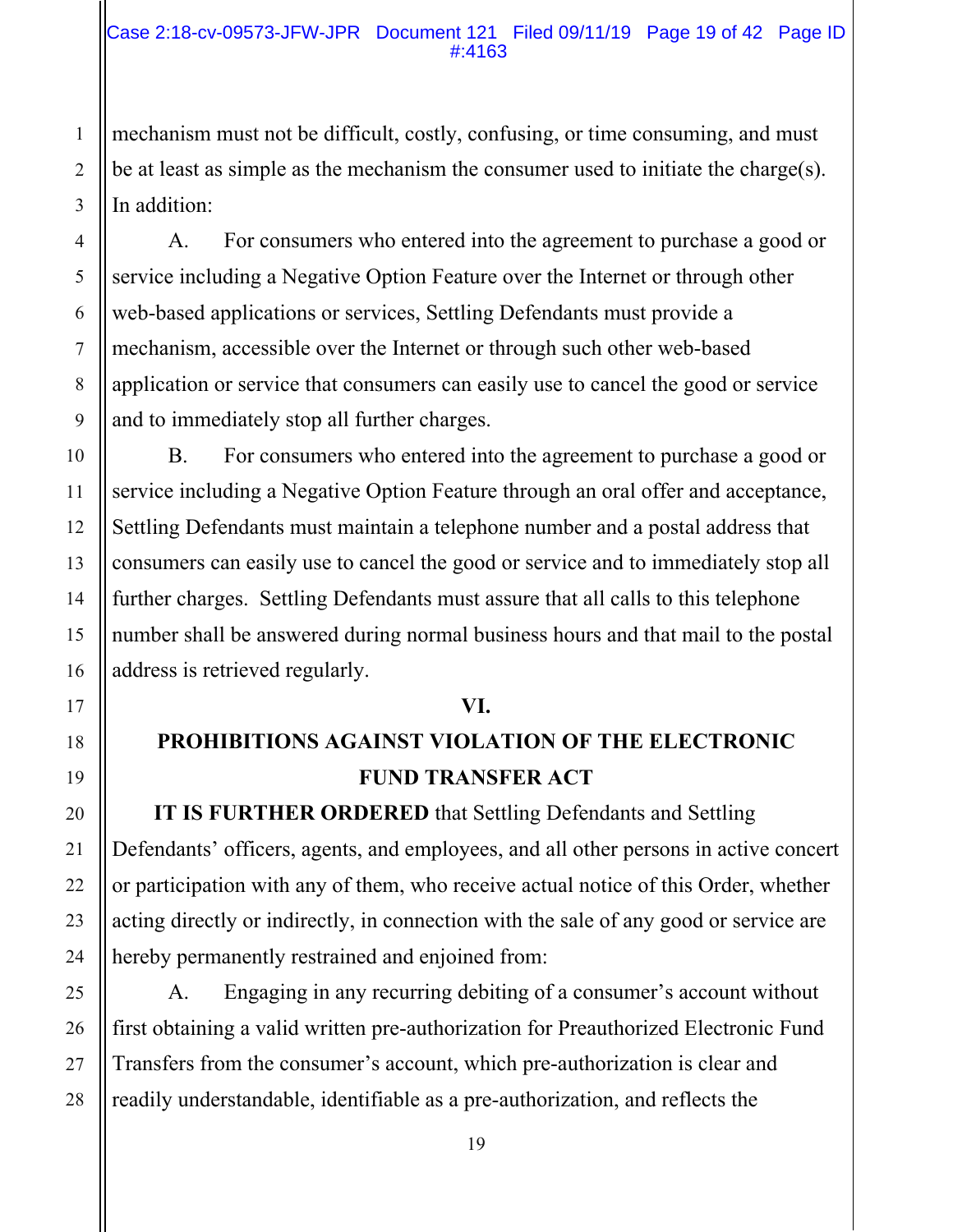### Case 2:18-cv-09573-JFW-JPR Document 121 Filed 09/11/19 Page 20 of 42 Page ID #:4164

consumer's assent, as required by Section 907(a) of the Electronic Fund Transfer Act, 15 U.S.C. § 1693e(a), and Section 1005.10(b) of Regulation E, as more fully set out in Section 1005.10(b) of the Consumer Financial Protection Bureau's Official Staff Commentary to Regulation E ("Official Staff Commentary to Regulation E"), 12 C.F.R. § 1005.10(b), cmts. 5 and 6, Supp. I;

 B. Engaging in any recurring debiting of a consumer's account without first providing a copy of a valid written pre-authorization to the consumer for Preauthorized Electronic Fund Transfers from the consumer's account, which copy is clear and readily understandable, identifiable as a pre-authorization, and reflects the consumer's assent, as required by Section 907(a) of EFTA, 15 U.S.C. § 1693e(a), and Section 1005.10(b) of Regulation E, as more fully set out in Section 1005.10(b) of the Official Staff Commentary to Regulation E, 12 C.F.R. § 1005.10(b), cmts. 5 and 6, Supp. I; and

C. Failing to maintain procedures reasonably adapted to avoid an unintentional failure to obtain a written authorization for Preauthorized Electronic Fund Transfers, as required in Section 1005.10(b) of the Official Staff Commentary to Regulation E, 12 C.F.R. § 1005.10(b), cmt. 7, Supp. I.

## **VII.**

## **PROHIBITIONS RELATED TO MERCHANT ACCOUNTS**

**IT IS FURTHER ORDERED** that Settling Defendants, Settling Defendants' officers, agents, and employees, and all other persons in active concert or participation with any of them, who receive actual notice of this Order, whether acting directly or indirectly, are permanently restrained and enjoined from:

A. Failing to disclose to any bank, payment processor, credit card processor, independent sales organization, third party processor, payment gateway, or other financial institution any material fact relating to obtaining a Merchant Account, including, but not limited to, the identity of the owner, manager, director, or officer of an entity applying for or holding a Merchant Account, and whether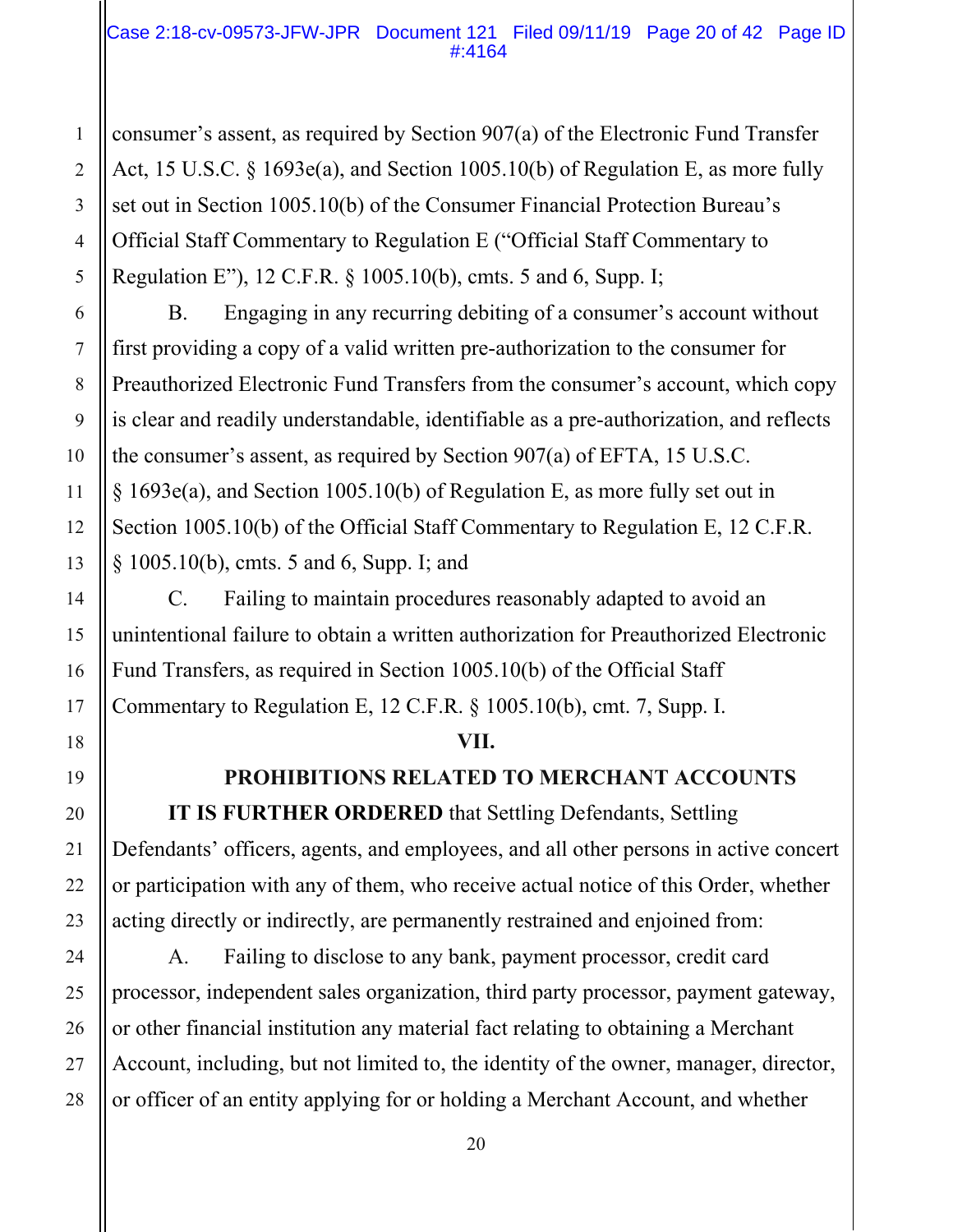### Case 2:18-cv-09573-JFW-JPR Document 121 Filed 09/11/19 Page 21 of 42 Page ID #:4165

such owner, manager, director, or officer:

 1. Has been or is placed in a Merchant Account monitoring program;

 2. Has had a Merchant Account terminated by a bank, payment processor, or other financial institution; or

 3. Has been fined or otherwise disciplined by a bank, payment processor, or other financial institution, in connection with a Merchant Account.

B. Making, or assisting others in making, directly or by implication, any false or misleading statements or material omissions in order to obtain a Merchant Account or respond to a Chargeback.

C. Engaging in tactics to avoid any fraud or risk monitoring program established by any financial institution, acquiring bank, or the operators of any payment system, including:

1. Using shell companies or nominees (including nominee owners, officers, or managers) to obtain Merchant Accounts;

2. Balancing or distributing sales transaction volume or sales transaction activity among multiple Merchant Accounts or merchant billing descriptors; or

3. Splitting a single transaction into multiple smaller transactions. D. Causing a sham sales transaction, including microtransactions (sometimes referred to as Value Added Propositions or VAP) or sales transactions by a Merchant to itself.

## **VIII.**

# **PROHIBITION ON CREDIT CARD LAUNDERING**

**IT IS FURTHER ORDERED** that Settling Defendants, Settling Defendants' officers, agents, and employees, and all other persons in active concert or participation with any of them, who receive actual notice of this Order, whether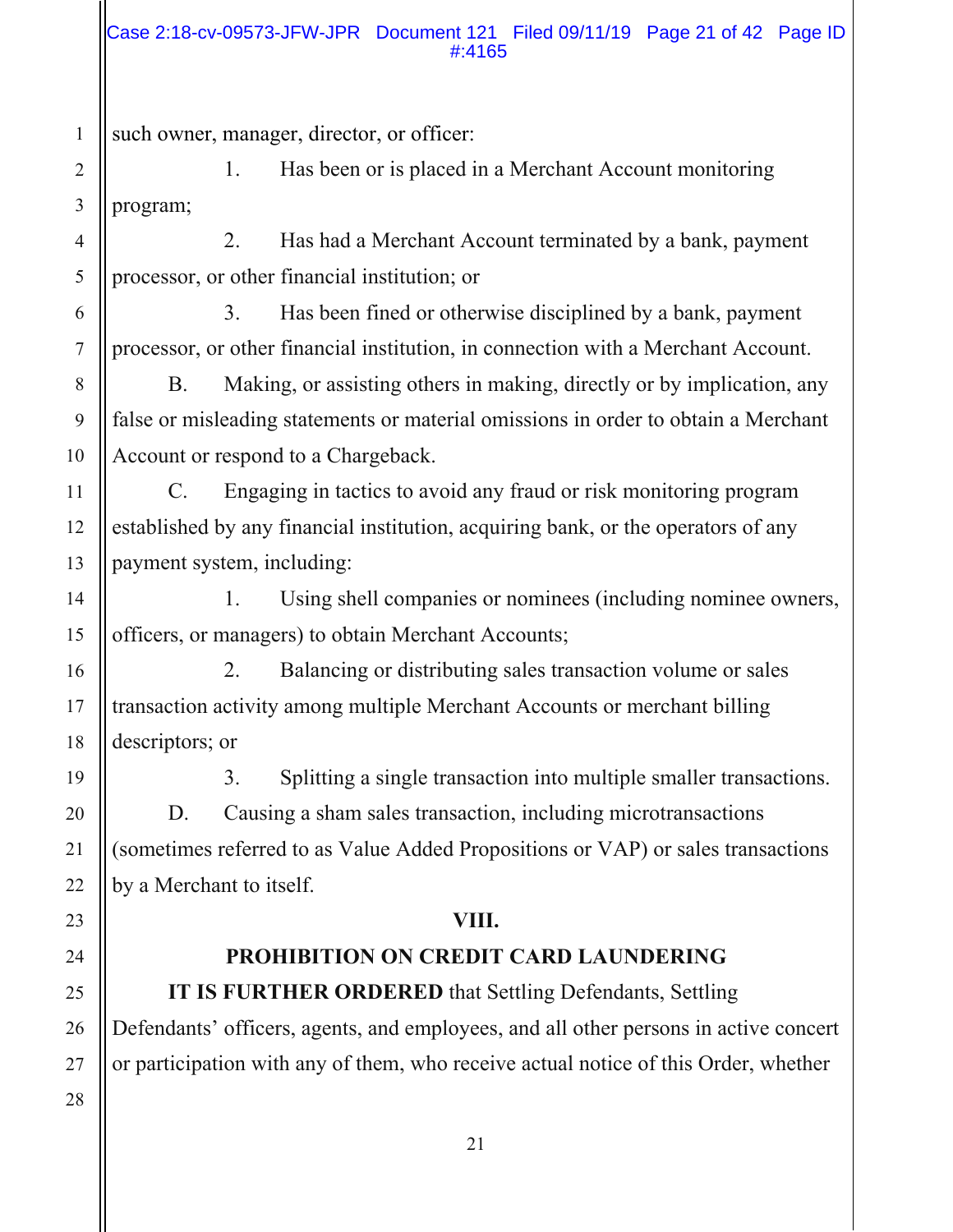acting directly or indirectly, in connection with a Merchant Account are permanently restrained and enjoined from Credit Card Laundering.

## **IX.**

# **MONETARY JUDGMENT AND PARTIAL SUSPENSION IT IS FURTHER ORDERED** that:

 A. Judgment in the amount of sixty million, three hundred thousand, dollars (\$60,300,000) is entered in favor of the Commission against Settling Defendants, jointly and severally, as equitable monetary relief, which may include restitution. Upon complete payment and transfer to the Commission of all Assets listed in Subsections IX.B-D below, the remainder of the judgment is suspended, subject to Subsections IX.E-G below.

 B. In partial satisfaction of the monetary judgment set forth above, within seven (7) days after the entry of this Order, the following transfers of Assets shall be made to the Commission by electronic fund transfer in accordance with instructions provided by a representative of the Commission. Individual Defendant Phillip Peikos relinquishes all legal and equitable right, title, control, and interest in these Assets and shall take all steps necessary to transfer possession, custody, and control of the Assets to the Commission:

 1. Banco Popular de Puerto Rico shall transfer to the Commission all Assets held in the bank accounts ending in account numbers 5794 and 5816 in the name of Phillip Peikos; and

 2. Citibank, N.A. shall transfer to the Commission all Assets held in the bank accounts ending in account numbers 9763 and 9771 in the name of Phillip Peikos.

 C. In partial satisfaction of the monetary judgment set forth above, within seven (7) days after the entry of this Order, the following transfers of Assets shall be made to the Receiver, to the extent not already transferred to the Receiver, and such Assets shall be included within the Receivership Estate. Settling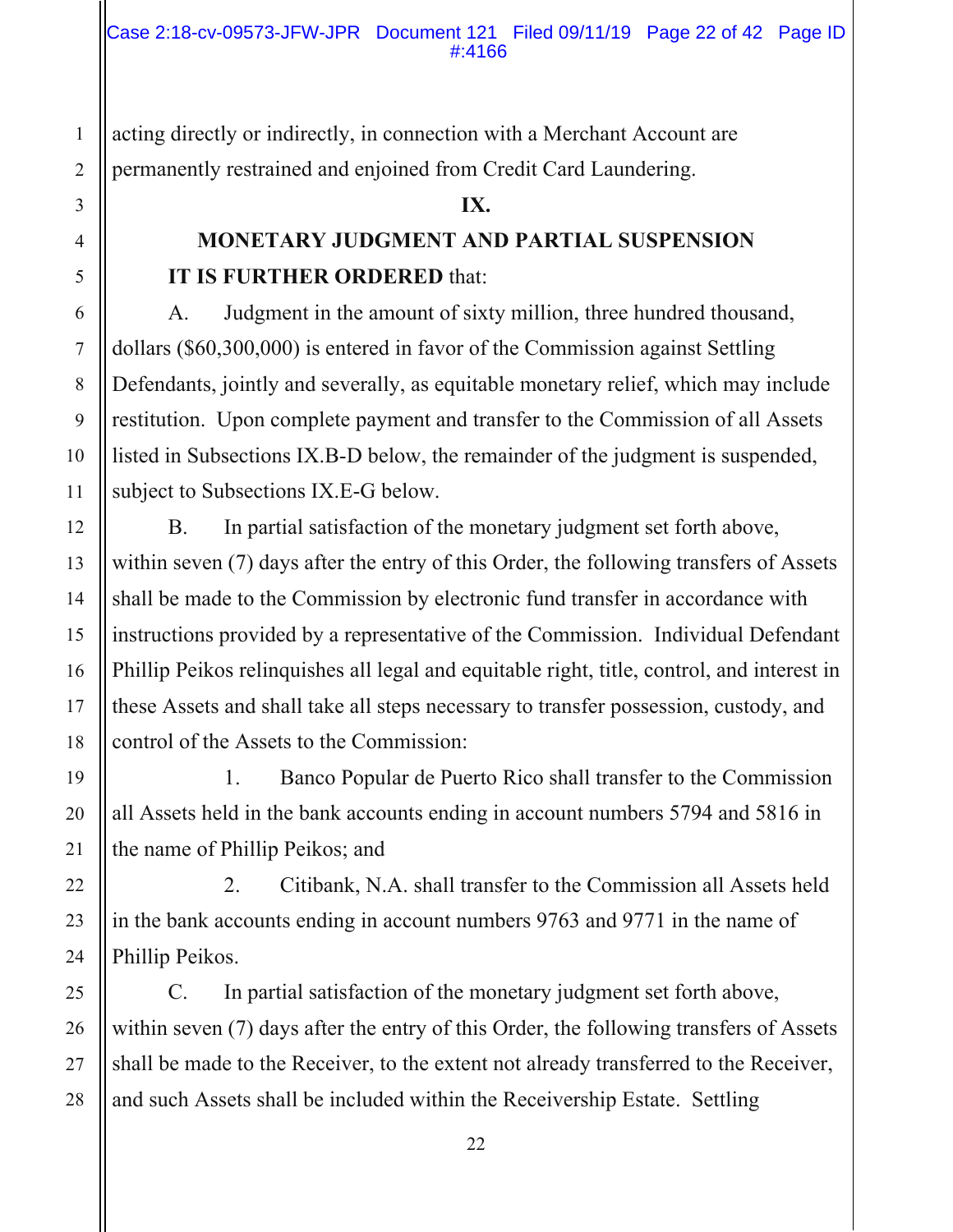### Case 2:18-cv-09573-JFW-JPR Document 121 Filed 09/11/19 Page 23 of 42 Page ID #:4167

Defendants relinquish all legal and equitable right, title, control, and interest in these Assets and shall take all steps necessary to transfer possession, custody, and control of the Assets to the Receiver:

1

2

3

4

5

6

7

8

9

10

11

15

16

17

18

19

20

21

22

23

24

25

26

 1. Citibank, N.A. shall transfer to the Receiver all Assets held in the name of or for the benefit of any of the Receivership Entities, including the Assets held in the following bank accounts:

a. The bank account ending in account number 9275 in the name of Apex Capital Group, LLC;

b. The bank account ending in account number 5557 in the name of Jaci, LLC;

12 c. The bank account ending in account number 5540 in the name of Jaci Holding LLC; and

13 14 d. The bank account ending in account number 6446 in the name of NextG Payments, LLC.

 2. Banco Popular de Puerto Rico shall transfer to the Receiver all Assets held in the name of or for the benefit of any of the Receivership Entities, including the Assets held in the following bank accounts:

a. The bank account ending in account number 7665 in the name of Apex Capital Group, LLC; and

b. The bank account ending in account number 2294 in the name of Brandooza LLC.

 3. Wells Fargo Bank, N.A. shall transfer to the Receiver all Assets held in the name of or for the benefit of any of the Receivership Entities, including the Assets held in the following bank accounts:

a. The bank account ending in account number 4941 in the name of Apres Vous Media, LLC;

27 28 b. The bank account ending in account number 2944 in the name of Cascade Canyon LLC;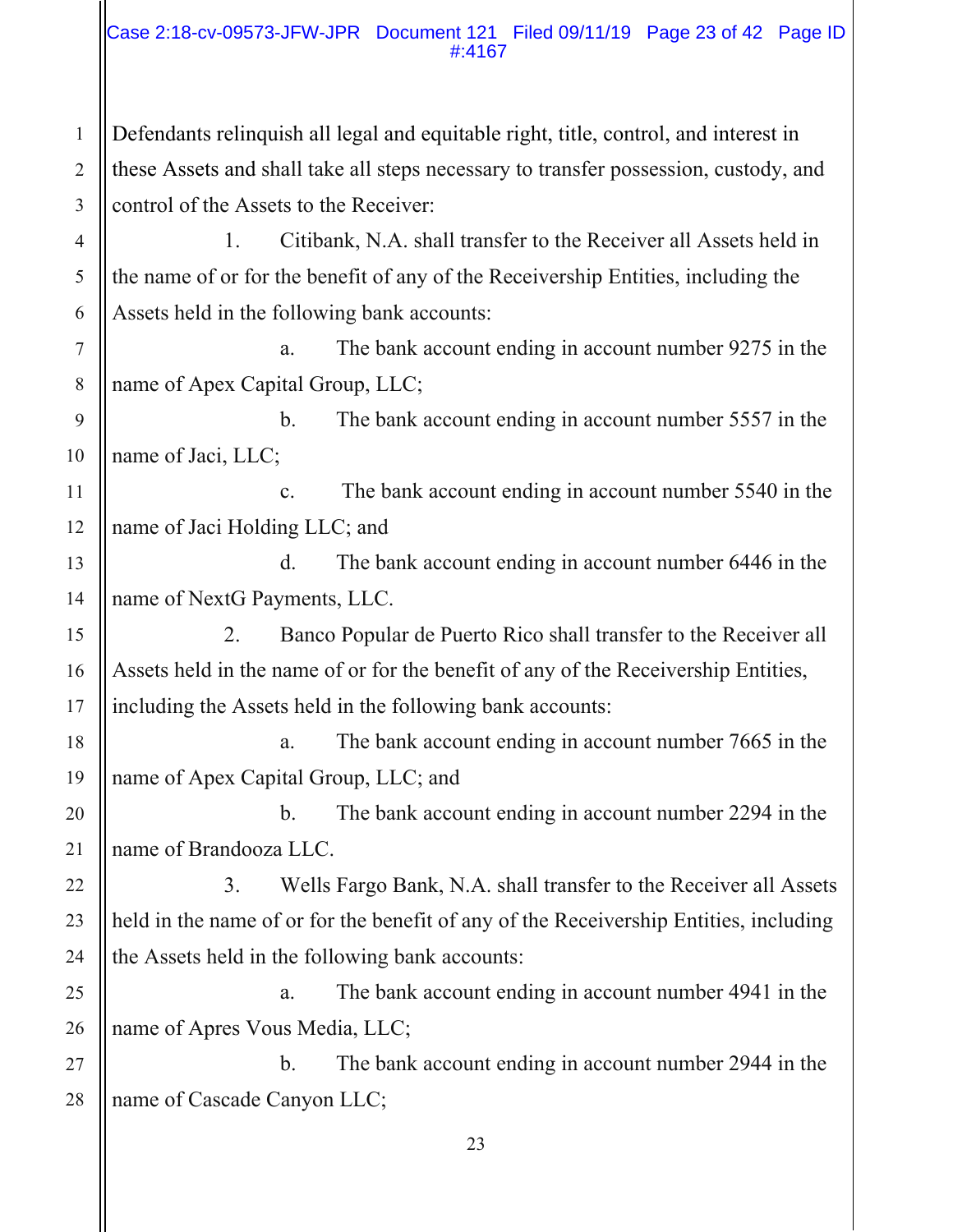1

3

11

2 4 5 6 7 8 9 10 12 13 14 15 16 17 18 19 20 21 22 23 24 25 26 27 28 c. The bank accounts ending in account numbers 8505 and 7158 in the name of Confidential Holdings LLC; d. The bank account ending in account number 4982 in the name of Cornice Group LLC; e. The bank account ending in account number 8305 in the name of Horizon Media, LLC; f. The bank account ending in account number 3074 in the name of Interzoom, LLC; g. The bank account ending in account number 2621 in the name of Mountain Range Ventures LLC; h. The bank account ending in account number 4966 in the name of Shadow Peak, LLC; i. The bank accounts ending in account numbers 2434 and 1101 in the name of Singletrack Solutions LLC; j. The bank account ending in account number 2969 in the name of Sky Media Group, LLC; k. The bank account ending in account number 8690 in the name of Teton Pass LLC; and l. The bank account ending in account number 2977 in the name of Wyoming Freedom Group, LLC. 4. Barclays Bank PLC shall transfer to the Receiver all Assets held in the name of or for the benefit of any of the Receivership Entities, including the bank accounts in the name of Omni Group Limited. 5. BMO Harris Bank, N.A. shall transfer to the Receiver all Assets, including reserve funds, held in the name of or for the benefit of any of the Receivership Entities.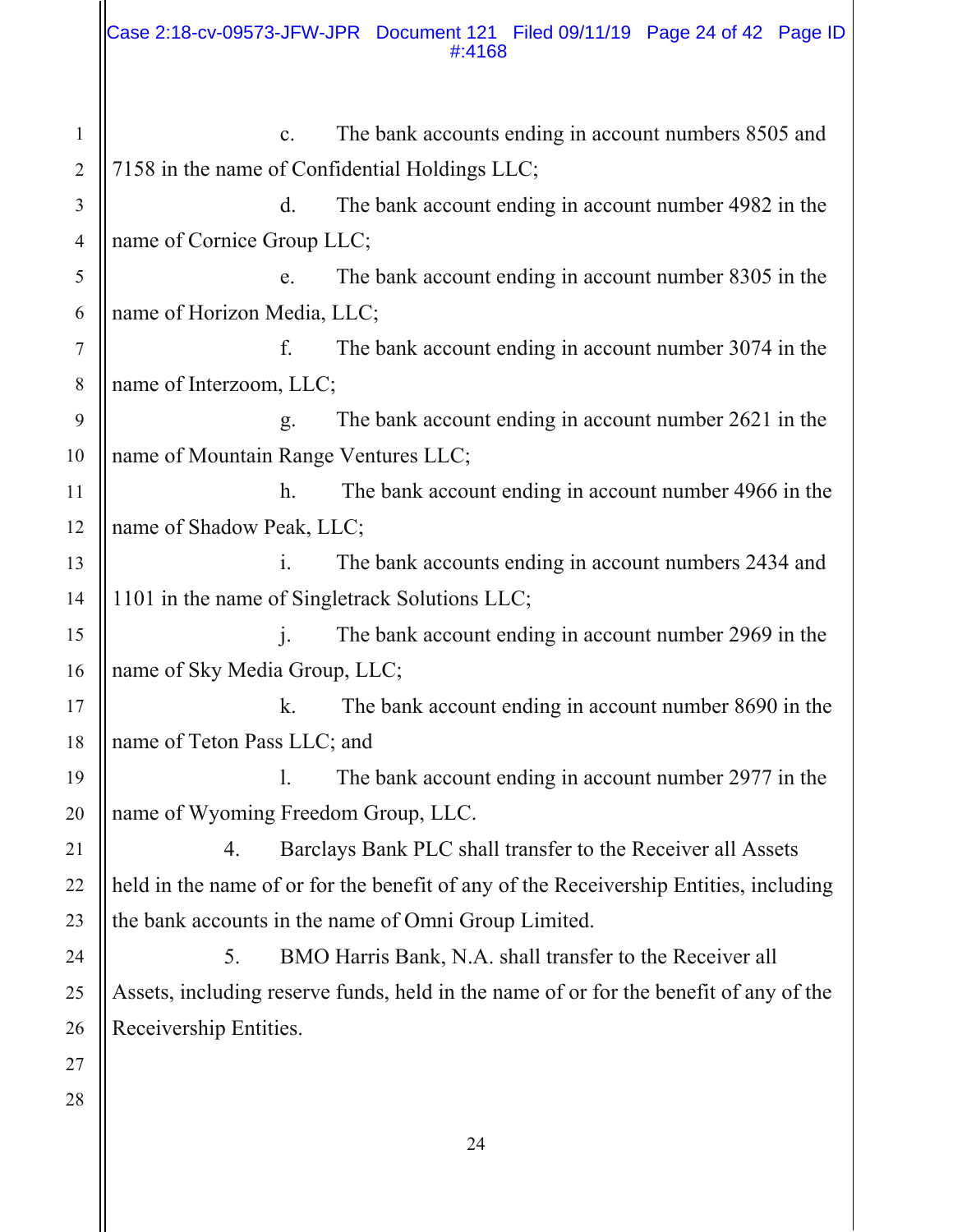6. Cashflows Europe Limited shall transfer to the Receiver all Assets, including reserve funds, held in the name of or for the benefit of any of the Receivership Entities.

7. Chase Paymentech shall transfer to the Receiver all Assets, including reserve funds, held in the name of or for the benefit of any of the Receivership Entities.

8. Connected Payment Services, Inc. shall transfer to the Receiver all Assets, including reserve funds, held in the name of or for the benefit of any of the Receivership Entities.

9. Decta Limited shall transfer to the Receiver all Assets, including reserve funds, held in the name of or for the benefit of any of the Receivership Entities.

10. Deutsche Bank AG shall transfer to the Receiver all Assets, including reserve funds, held in the name of or for the benefit of any of the Receivership Entities.

11. Elavon Inc. shall transfer to the Receiver all Assets, including reserve funds, held in the name of or for the benefit of any of the Receivership Entities.

12. Esquire Bank shall transfer to the Receiver all Assets, including reserve funds, held in the name of or for the benefit of any of the Receivership Entities.

 13. EVO Payments International shall transfer to the Receiver all Assets, including reserve funds, held in the name of or for the benefit of any of the Receivership Entities.

 14. Global Electronic Technology, Inc. shall transfer to the Receiver all Assets, including reserve funds, held in the name of or for the benefit of any of the Receivership Entities.

1

2

3

4

5

6

7

8

9

10

11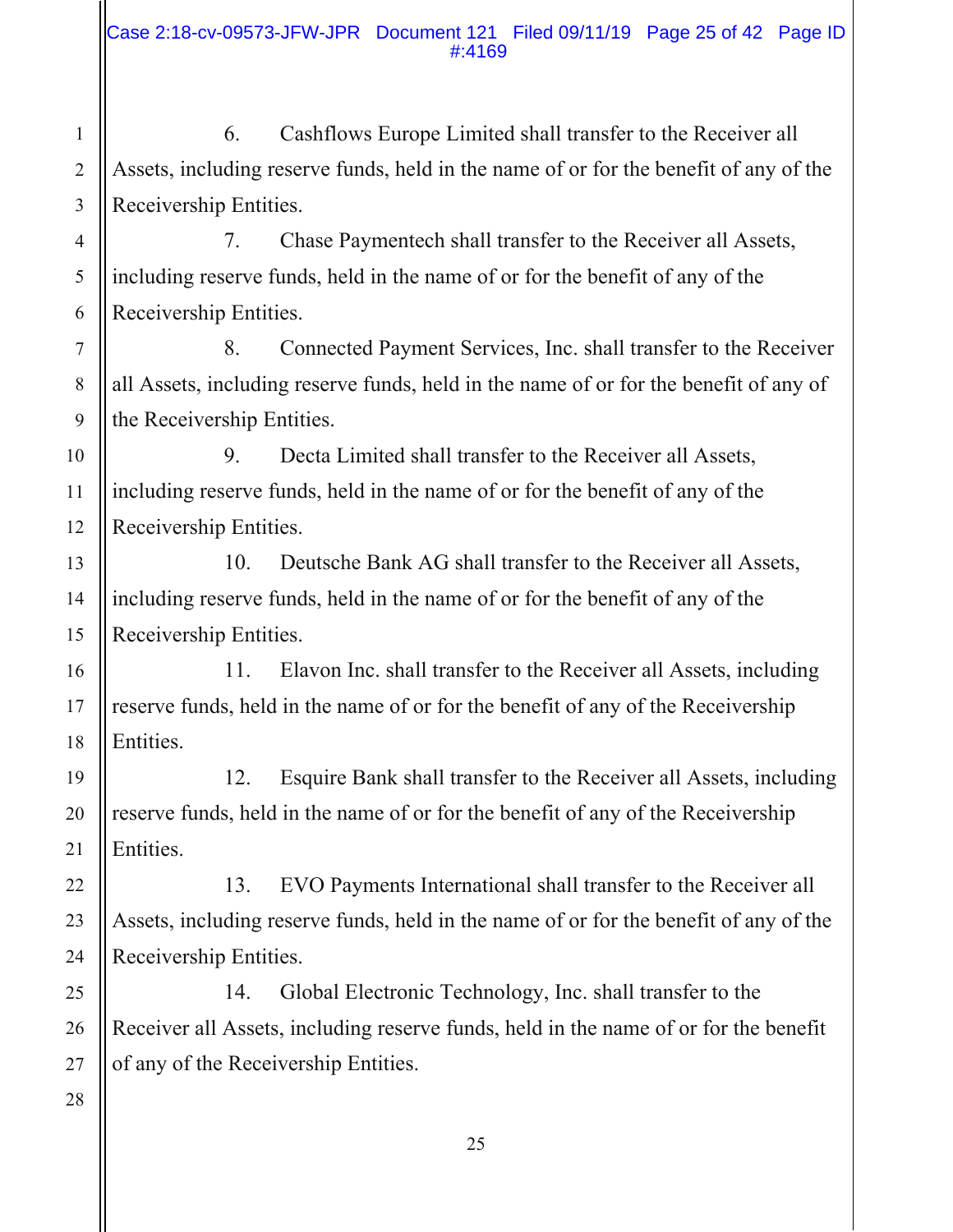15. Global Merchant Advisors, Inc. shall transfer to the Receiver all Assets, including reserve funds, held in the name of or for the benefit of any of the Receivership Entities.

 16. Humboldt Merchant Services shall transfer to the Receiver all Assets, including reserve funds, held in the name of or for the benefit of any of the Receivership Entities.

 17. Merrick Bank shall transfer to the Receiver all Assets, including reserve funds, held in the name of or for the benefit of any of the Receivership Entities.

 18. National Merchant Services LLC shall transfer to the Receiver all Assets, including reserve funds, held in the name of or for the benefit of any of the Receivership Entities.

 19. National Merchants Association shall transfer to the Receiver all Assets, including reserve funds, held in the name of or for the benefit of any of the Receivership Entities.

 20. Payment World, LLC shall transfer to the Receiver all Assets, including reserve funds, held in the name of or for the benefit of any of the Receivership Entities.

 21. Paysafe Group Plc shall transfer to the Receiver all Assets, including reserve funds, held in the name of or for the benefit of any of the Receivership Entities.

 22. Priority Payment Systems LLC shall transfer to the Receiver all Assets, including reserve funds, held in the name of or for the benefit of any of the Receivership Entities.

 23. Signapay shall transfer to the Receiver all Assets, including reserve funds, held in the name of or for the benefit of any of the Receivership Entities.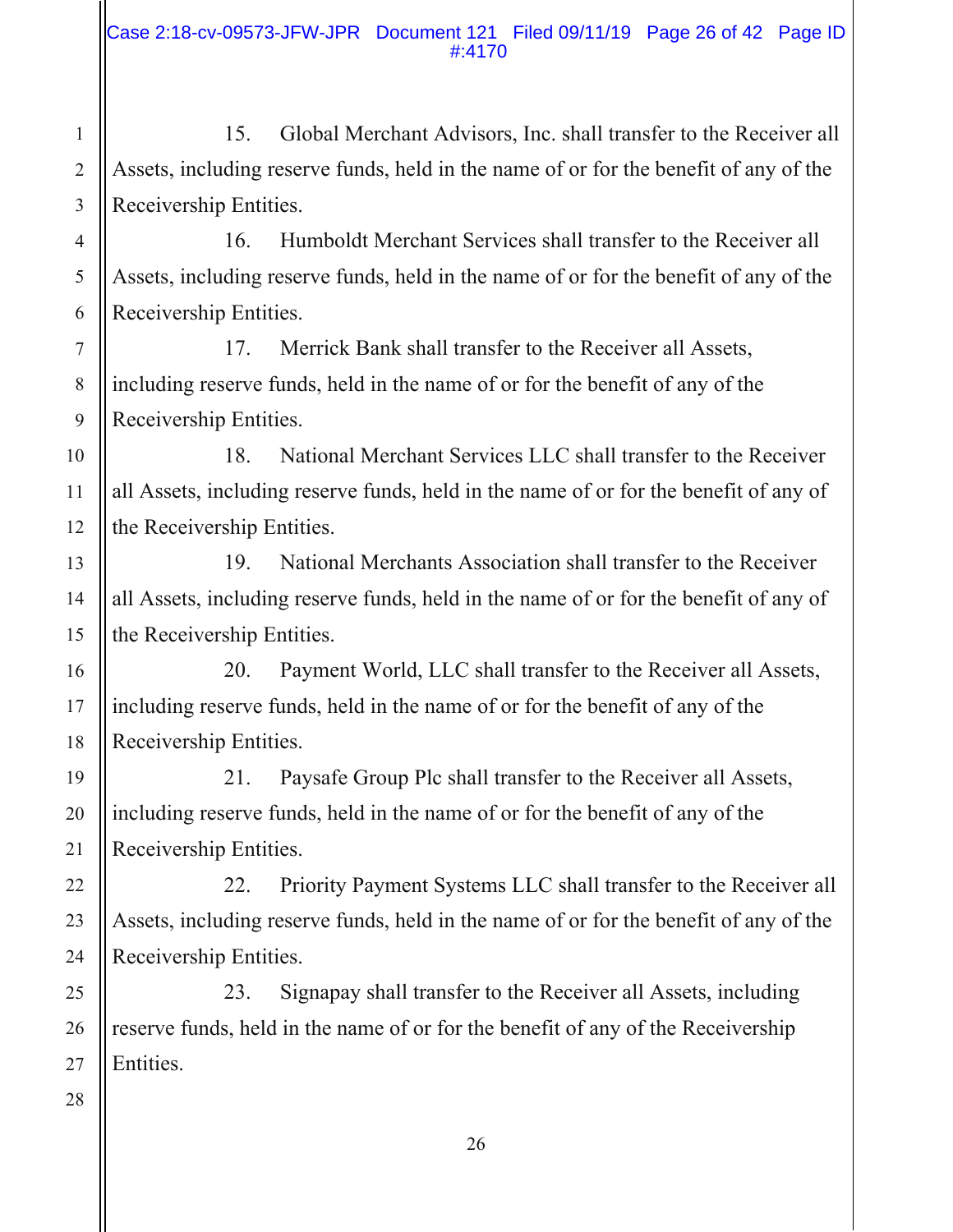24. Signature Card Services shall transfer to the Receiver all Assets, including reserve funds, held in the name of or for the benefit of any of the Receivership Entities.

 25. Synovus Financial Corp. shall transfer to the Receiver all Assets, including reserve funds, held in the name of or for the benefit of any of the Receivership Entities.

26. Transact Pro shall transfer to the Receiver all Assets, including reserve funds, held in the name of or for the benefit of any of the Receivership Entities.

27. U.S. Merchant Systems LLC shall transfer to the Receiver all Assets, including reserve funds, held in the name of or for the benefit of any of the Receivership Entities.

28. Woodforest National Bank shall transfer to the Receiver all Assets, including reserve funds, held in the name of or for the benefit of any of the Receivership Entities.

29. Worldpay, LLC shall transfer to the Receiver all Assets, including reserve funds, held in the name of or for the benefit of any of the Receivership Entities.

30. Individual Defendant Phillip Peikos shall transfer to the Receiver all of his rights and interests in Jaci and Jaci Holdings (USA), as identified in his November 30, 2018 Financial Statement, including attachments.

 31. Individual Defendant Phillip Peikos shall transfer to the Receiver all of his rights and interests in Cinsay (USA), as identified in his November 30, 2018 Financial Statement, including attachments.

 32. Individual Defendant Phillip Peikos shall transfer to the Receiver all of his rights and interests in Brandooza (Puerto Rico), as identified in his November 30, 2018 Financial Statement, including attachments.

1

2

3

4

5

6

7

8

9

10

11

12

13

14

15

16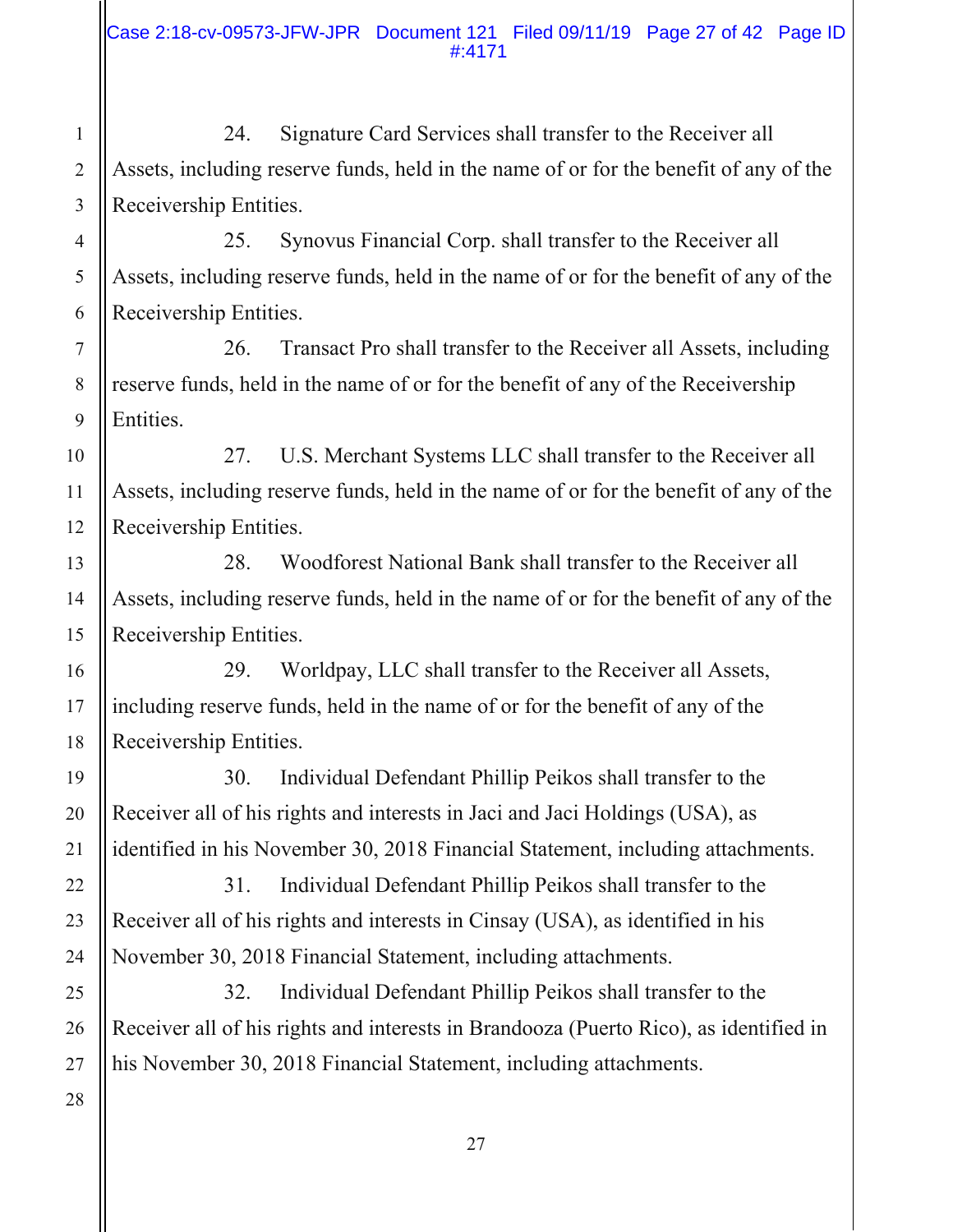33. Individual Defendant Phillip Peikos shall transfer to the Receiver his 2016 Bentley GTC Speed, as identified in his November 30, 2018 Financial Statement, including attachments.

 34. Individual Defendant Phillip Peikos shall transfer to the Receiver his 2017 Jeep Wrangler, as identified in his November 30, 2018 Financial Statement, including attachments.

 35. Settling Defendants shall transfer to the Receiver their rights and interests in BrightGuard Inc.

36. Settling Defendants shall transfer to the Receiver their rights and interests in Highpost Holdings Limited, including any and all rights related to the Highpost Holdings Limited Share Purchase Agreement, entered into by Apex Capital Group LLC and C.D.L. Developing Limited with an effective date of February 20, 2018.

 37. Defendant Omni Group Limited shall transfer to the Receiver its rights and interests in any loan made to Highpost Holdings Limited, including amounts loaned to Highpost Holdings Limited in October 2017, as identified in its November 30, 2018 Financial Statement, including attachments.

 38. Defendant Apex Capital Group, LLC shall transfer to the Receiver its rights and interests in any loan made to Sestito Property Management, LLC, as identified in its November 30, 2018 Financial Statement, including attachments.

 D. In partial satisfaction of the monetary judgment set forth above, the following transfer and sale of the property located at 740 Country Valley Road, Westlake Village, California 91362, including all furniture contained therein (the "Westlake Village Property" or the "Property") shall occur:

 1. Within seven (7) days of entry of this Order, Individual Defendant Phillip Peikos shall cooperate fully with the Receiver and take such steps as the Receiver may require, including executing any documents and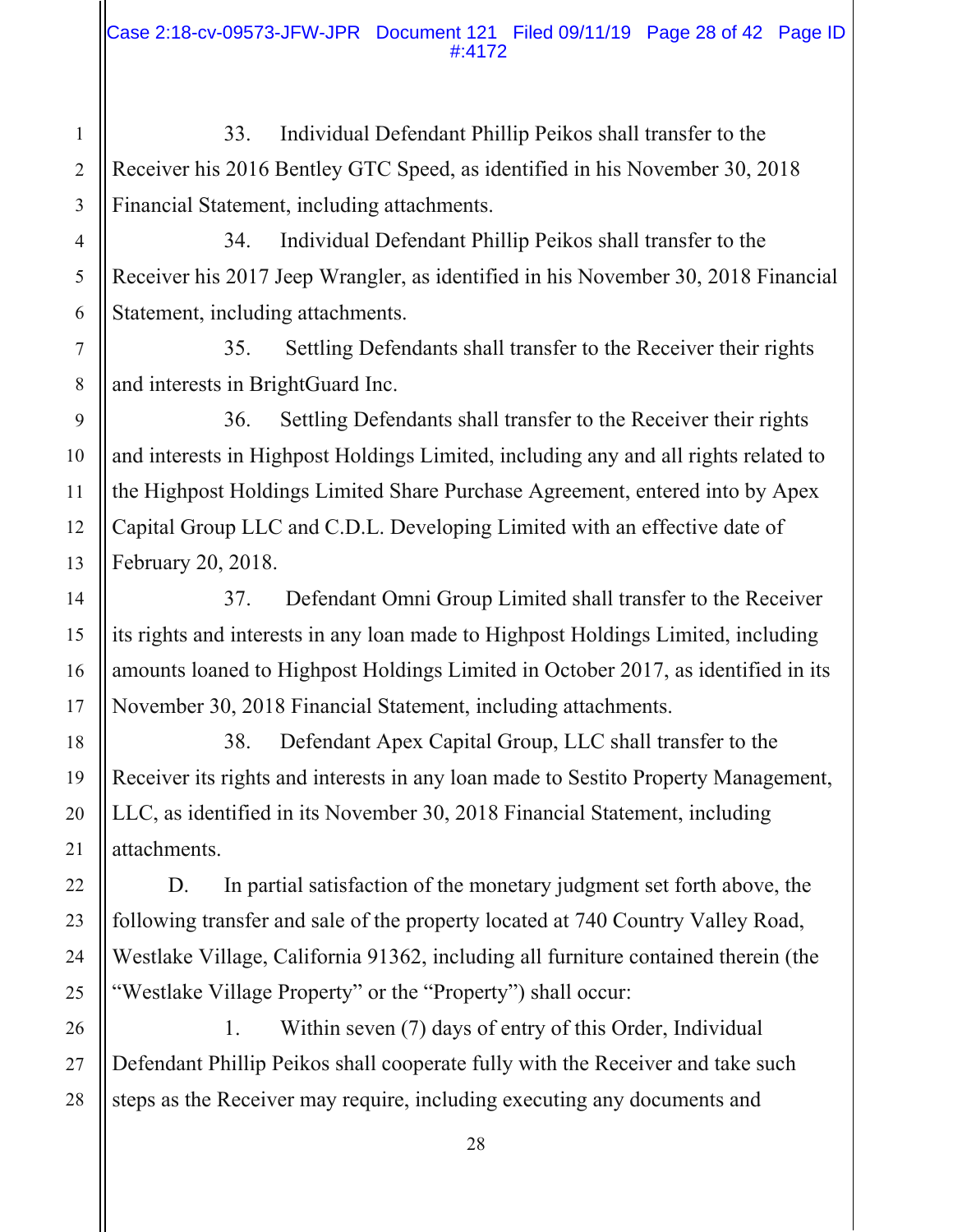providing any information, to transfer to the Receiver possession and full legal and equitable title to the Westlake Village Property, unless such transfer has already taken place. Until title and possession are transferred, Individual Defendant Phillip Peikos shall maintain and take no action to diminish the value of the Westlake Village Property, including any structures, fixtures, and appurtenances thereto. Any persons currently residing at the Westlake Village Property shall vacate the Property in "broom clean condition" and deliver to the Receiver all keys and security codes, if any, along with written notice that possession is surrendered. Individual Defendant Phillip Peikos represents that no encumbrances to the Westlake Village Property have been added since the execution of his Financial Statement dated November 30, 2018 and that he will not add any encumbrances after signing this Order.

 2. The Receiver shall, within six (6) months from the date of this Order, make all good faith efforts to sell the Westlake Village Property.

1

2

3

4

5

6

7

8

9

10

11

12

13

14

15

16

17

18

19

20

21

22

23

24

25

26

27

28

 3. The Receiver and all personnel hired by the Receiver in connection with the sale of the Westlake Village Property shall be paid their reasonable and customary fees for the performance of their duties in connection with the sale of the Property and for the cost of out-of-pocket expenses incurred by them. Such compensation shall be paid from the proceeds of the sale of the Westlake Village Property.

4. Following the transfer of title and possession to the Receiver, the Receiver shall be responsible for all mortgage payments, maintenance fees, taxes, utility, sewer and/or water use charges, homeowners association's fees or penalties, and all other expenses of any nature related to the Westlake Village Property. In addition, the Receiver shall be responsible for all costs associated with the marketing and sale of the Westlake Village Property, including transfer fees, recording fees, advertising costs, and any commissions associated with or resulting from the sale of the Westlake Village Property. All of the expenses, fees,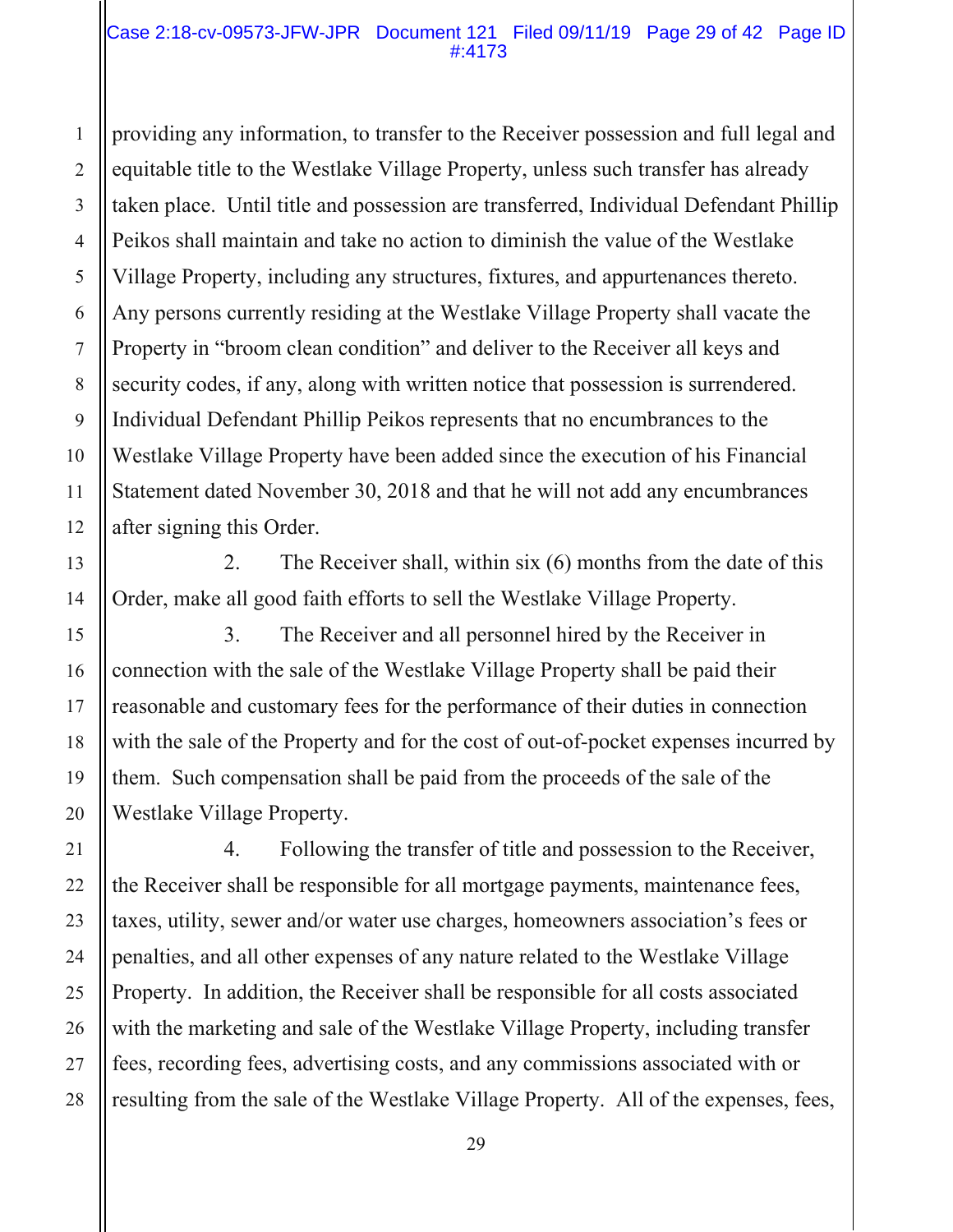and costs set forth in this Paragraph shall be paid by the Receiver from the proceeds of the sale of the Westlake Village Property.

5. Within thirty (30) days of the sale of the Westlake Village Property, the Receiver shall pay to the Commission by electronic fund transfer the net proceeds from the sale ("Net Proceeds"), after the payment of the related liens, debts, fees, and expenses set forth in Paragraph D.4 of this Section. *Provided, however*, that if the Net Proceeds from the sale exceed \$500,000, the Receiver shall pay seventy thousand dollars (\$70,000) of the Net Proceeds to non-party Gina Manfredi and the remainder of the Net Proceeds to the Commission.

 E. The Commission's agreement to the suspension of part of the judgment is expressly premised upon the truthfulness, accuracy, and completeness of Settling Defendants' sworn financial statements and related documents (collectively, "financial representations") submitted to the Commission, namely:

 1. the Financial Statement of Individual Defendant Phillip Peikos signed on November 30, 2018, including the attachments;

 2. the Financial Statement of Corporate Defendant Apex Capital Group, LLC, signed by Phillip Peikos, Chief Executive Officer, on November 30, 2018, including the attachments;

 3. the Financial Statement of Corporate Defendant Capstone Capital Solutions Limited, signed by Raul Camacho, Manager, on December 2, 2018, including the attachments;

 4. the Financial Statement of Corporate Defendant Clik Trix Limited, signed by Raul Camacho, Manager, on December 2, 2018, including the attachments;

 5. the Financial Statement of Corporate Defendant Empire Partners Limited, signed by Raul Camacho, Manager, on December 2, 2018, including the attachments;

1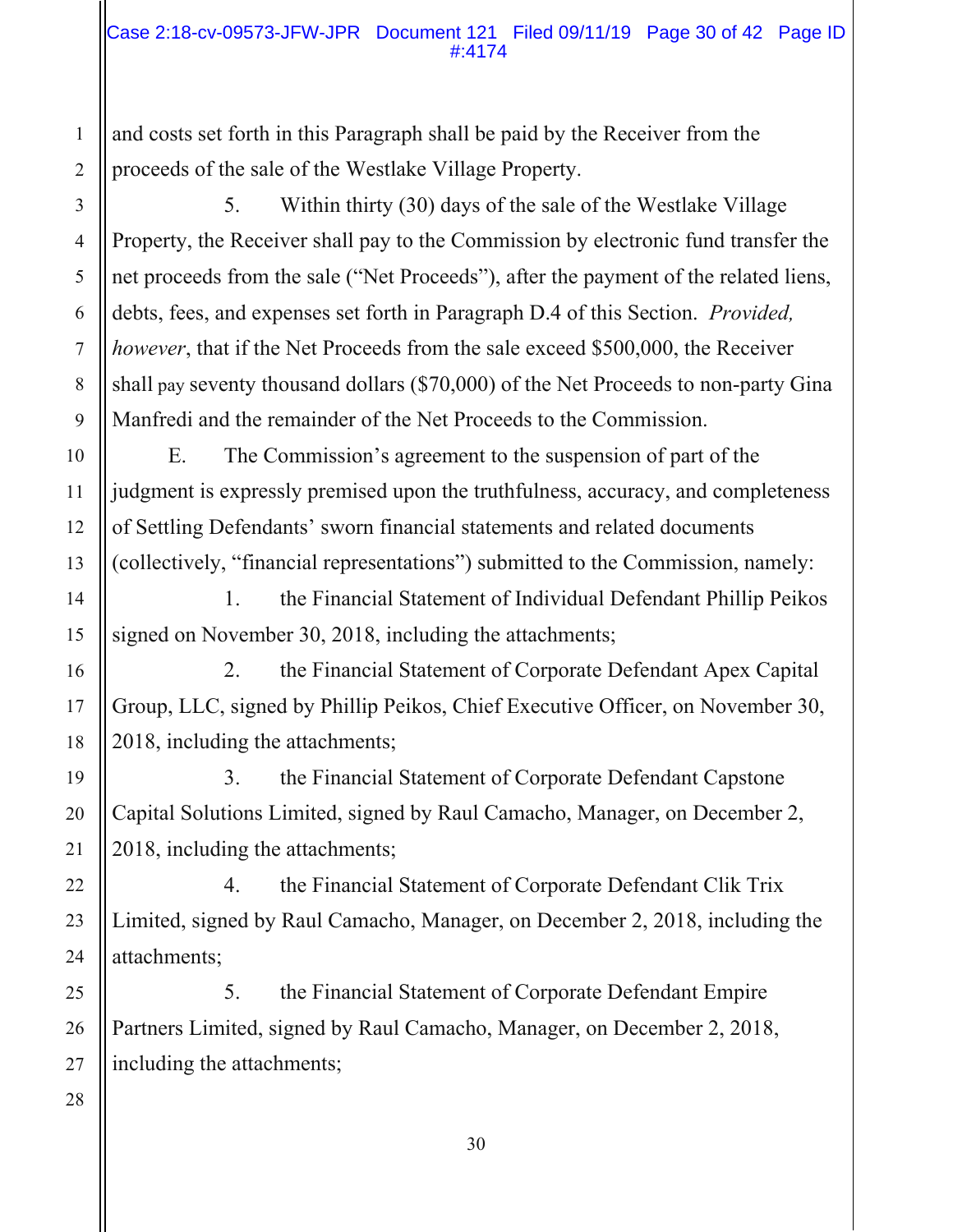6. the Financial Statement of Corporate Defendant Interzoom Capital Limited, signed by Raul Camacho, Manager, on December 2, 2018, including the attachments;

1

2

3

4

5

6

7

8

9

10

11

12

13

14

15

16

17

18

19

20

21

22

23

24

25

26

27

28

 7. the Financial Statement of Corporate Defendant Lead Blast Limited, signed by Raul Camacho, Manager, on December 2, 2018, including the attachments;

 8. the Financial Statement of Corporate Defendant Mountain Venture Solutions Limited, signed by Raul Camacho, Manager, on December 2, 2018, including the attachments;

 9. the Financial Statement of Corporate Defendant Nutra Global Limited, signed by Raul Camacho, Manager, on December 2, 2018, including the attachments;

 10. the Financial Statement of Omni Group Limited, signed by Phillip Peikos, Director, on November 30, 2018, including the attachments;

 11. the Financial Statement of Corporate Defendant Rendezvous IT Limited, signed by Raul Camacho, Manager, on December 2, 2018, including the attachments;

 12. the Financial Statement of Corporate Defendant Sky Blue Media Limited, signed by Raul Camacho, Manager, on December 2, 2018, including the attachments;

 13. the Financial Statement of Corporate Defendant Tactic Solutions Limited, signed by Raul Camacho, Manager, on December 2, 2018, including the attachments; and

 14. the additional information submitted by email dated March 25, 2019, from William Rothbard, attorney for the Settling Defendants, confirming the amount and source of a loan made to Mr. Peikos.

 F. The suspension of the judgment will be lifted as to any Settling Defendant if, upon motion by the Commission, the Court finds that Settling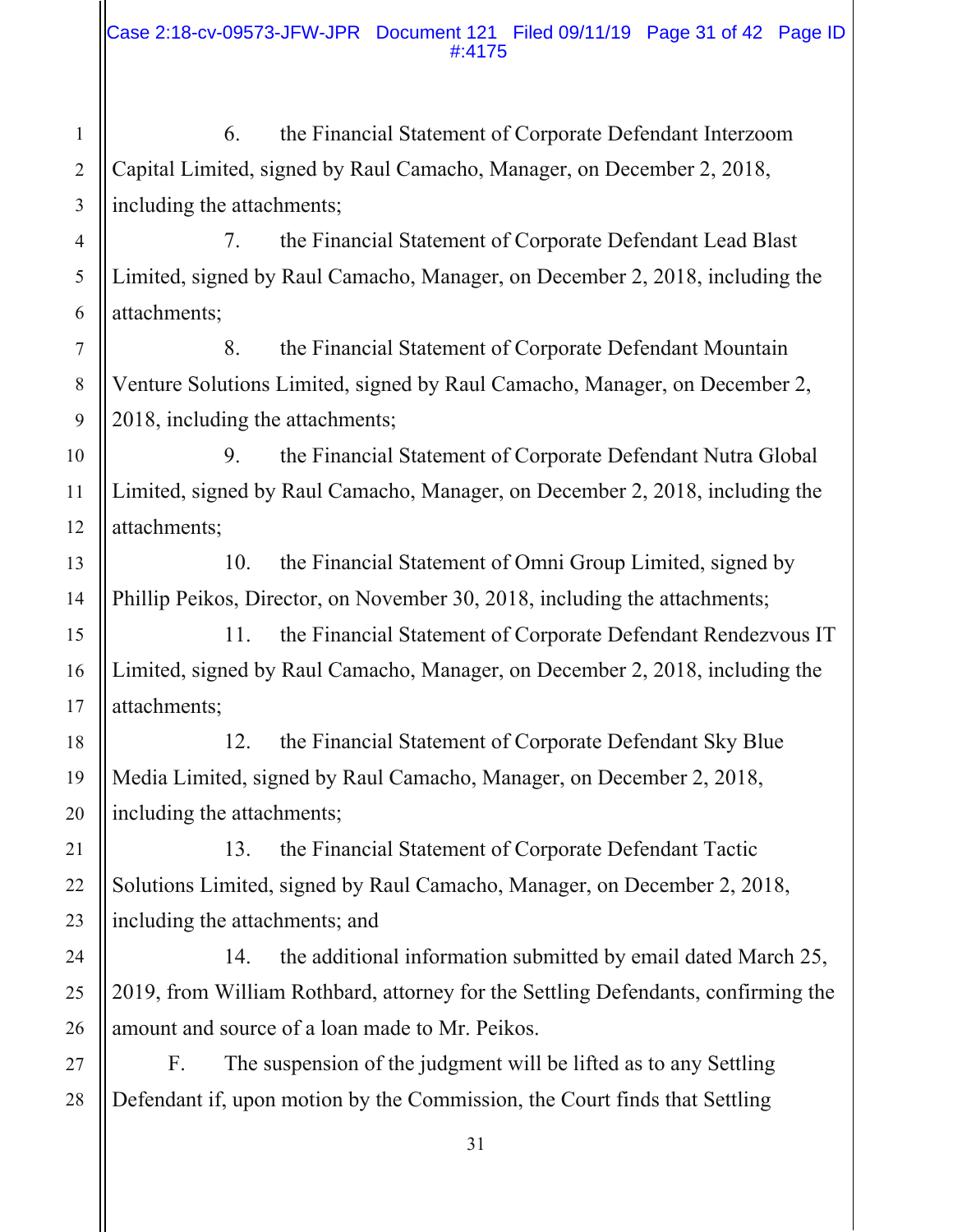Defendant failed to disclose any material Asset, materially misstated the value of any Asset, or made any other material misstatement or omission in the financial representations identified above.

 G. If the suspension of the judgment is lifted, the judgment becomes immediately due as to that Settling Defendant in the amount specified in Section IX.A. above (which the parties stipulate only for purposes of this Section represents the consumer injury alleged in the Complaint), less any payment previously made pursuant to this Section, plus interest computed from the date of entry of this Order.

# **X.**

# **ADDITIONAL MONETARY PROVISIONS IT IS FURTHER ORDERED** that:

A. Settling Defendants relinquish dominion and all legal and equitable right, title, and interest in all Assets transferred pursuant to this Order and may not seek the return of any Assets.

 B. The facts alleged in the Complaint will be taken as true, without further proof, in any subsequent civil litigation by or on behalf of the Commission to enforce its rights to any payment or monetary judgment pursuant to this Order, such as a nondischargeability complaint in any bankruptcy case.

 C. The facts alleged in the Complaint establish all elements necessary to sustain an action by the Commission pursuant to Section  $523(a)(2)(A)$  of the Bankruptcy Code, 11 U.S.C. § 523(a)(2)(A), and this Order will have collateral estoppel effect for such purposes.

 D. Settling Defendants acknowledge that their Taxpayer Identification Numbers (Social Security Numbers or Employer Identification Numbers), which Settling Defendants previously submitted to the Commission, may be used for collecting and reporting on any delinquent amount arising out of this Order, in accordance with 31 U.S.C. § 7701.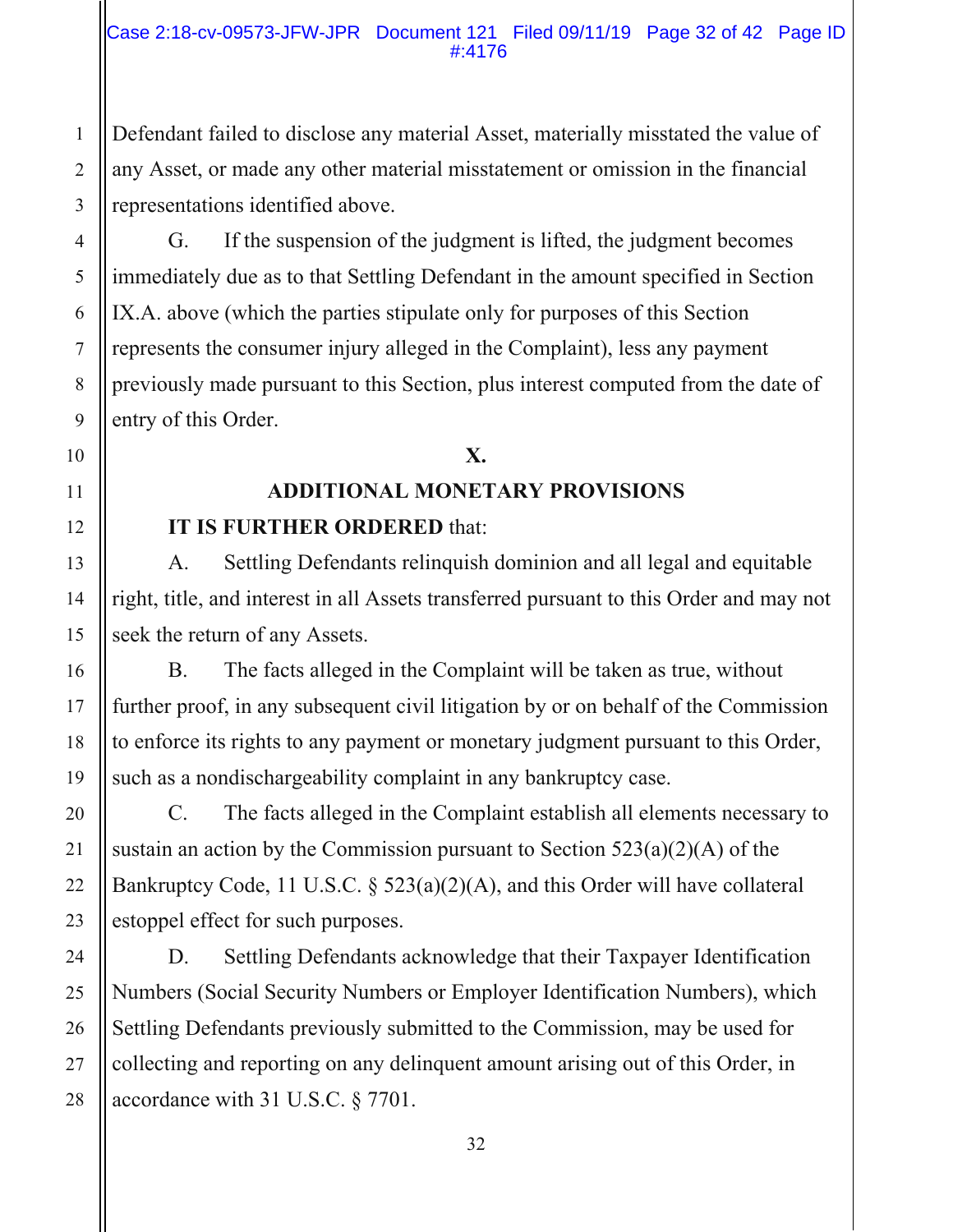#### Case 2:18-cv-09573-JFW-JPR Document 121 Filed 09/11/19 Page 33 of 42 Page ID #:4177

 E. All money paid to the Commission pursuant to this Order may be deposited into a fund administered by the Commission or its designee to be used for equitable relief, including consumer redress and any attendant expenses for the administration of any redress fund. If a representative of the Commission decides that direct redress to consumers is wholly or partially impracticable or money remains after redress is completed, the Commission may apply any remaining money for such other equitable relief (including consumer information remedies) as it determines to be reasonably related to Settling Defendants' practices alleged in the Complaint. Any money not used for such equitable relief is to be deposited to the U.S. Treasury as disgorgement. Settling Defendants have no right to challenge any actions the Commission or its representatives may take pursuant to this Subsection.

 F. The freeze on the Assets of the Settling Defendants pursuant to Section VI of the Preliminary Injunction entered in this action on December 18, 2018 is modified to permit the payments and other transfers of Assets identified in Sections IX and X of this Order. Upon completion of all payment and other obligations identified in Sections IX and X of this Order, the asset freezes are dissolved as to the Settling Defendants. A financial institution shall be entitled to rely upon a letter from the Commission stating that the freeze on the Settling Defendants' Assets has been lifted.

## **XI.**

## **CUSTOMER INFORMATION**

**IT IS FURTHER ORDERED** that Settling Defendants and Settling Defendants' officers, agents, and employees, and all other persons in active concert or participation with any of them, who receive actual notice of this Order, whether acting directly or indirectly, are hereby permanently restrained and enjoined from directly or indirectly: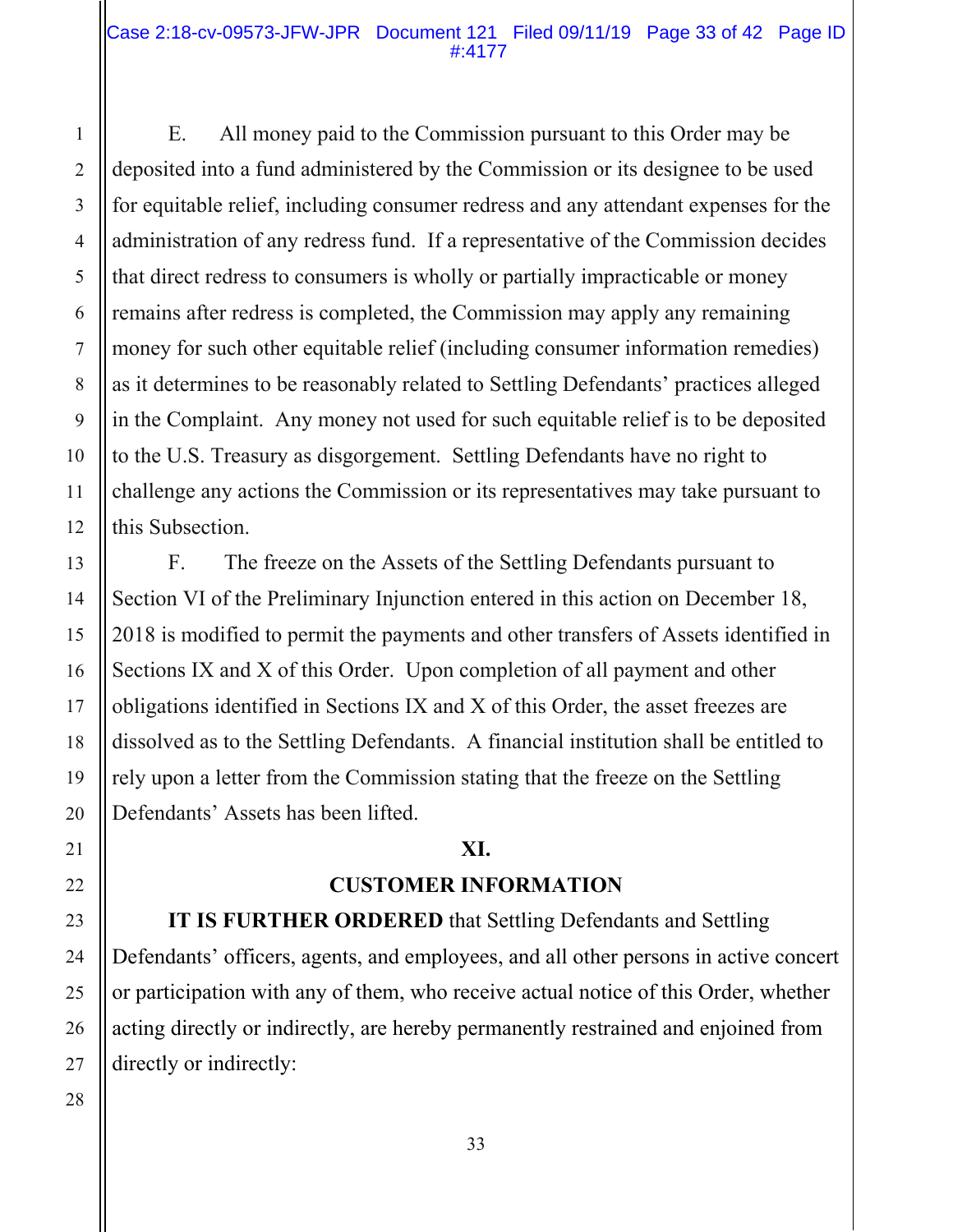A. failing to provide sufficient customer information to enable the Commission to efficiently administer consumer redress. If a representative of the Commission requests in writing any information related to redress, Settling Defendants must provide it, in the form prescribed by the Commission, within 14 days;

 B. disclosing, using, or benefitting from customer information, including the name, address, telephone number, email address, social security number, other identifying information, or any data that enables access to a customer's account (including a credit card, bank account, or other financial account), that any Settling Defendant obtained prior to entry of this Order in connection with the promoting or offering for sale of any good or service with a Negative Option Feature; and

 C. failing to destroy such customer information in all forms in their possession, custody, or control within 30 days after receipt of written direction to do so from a representative of the Commission.

*Provided, however*, that customer information need not be disposed of, and may be disclosed, to the extent requested by a government agency or required by law, regulation, or court order.

## **XII.**

## **COOPERATION**

**IT IS FURTHER ORDERED** that Settling Defendants must fully cooperate with representatives of the Commission in this case and in any investigation related to or associated with the transactions or the occurrences that are the subject of the Complaint. Such Settling Defendants must provide truthful and complete information, evidence, and testimony. Individual Defendant Phillip Peikos must appear and the Corporate Defendants must cause Settling Defendants' officers, employees, representatives, or agents to appear for interviews, discovery, hearings, trials, and any other proceedings that a Commission representative may reasonably request upon 5 days written notice, or other reasonable notice, at such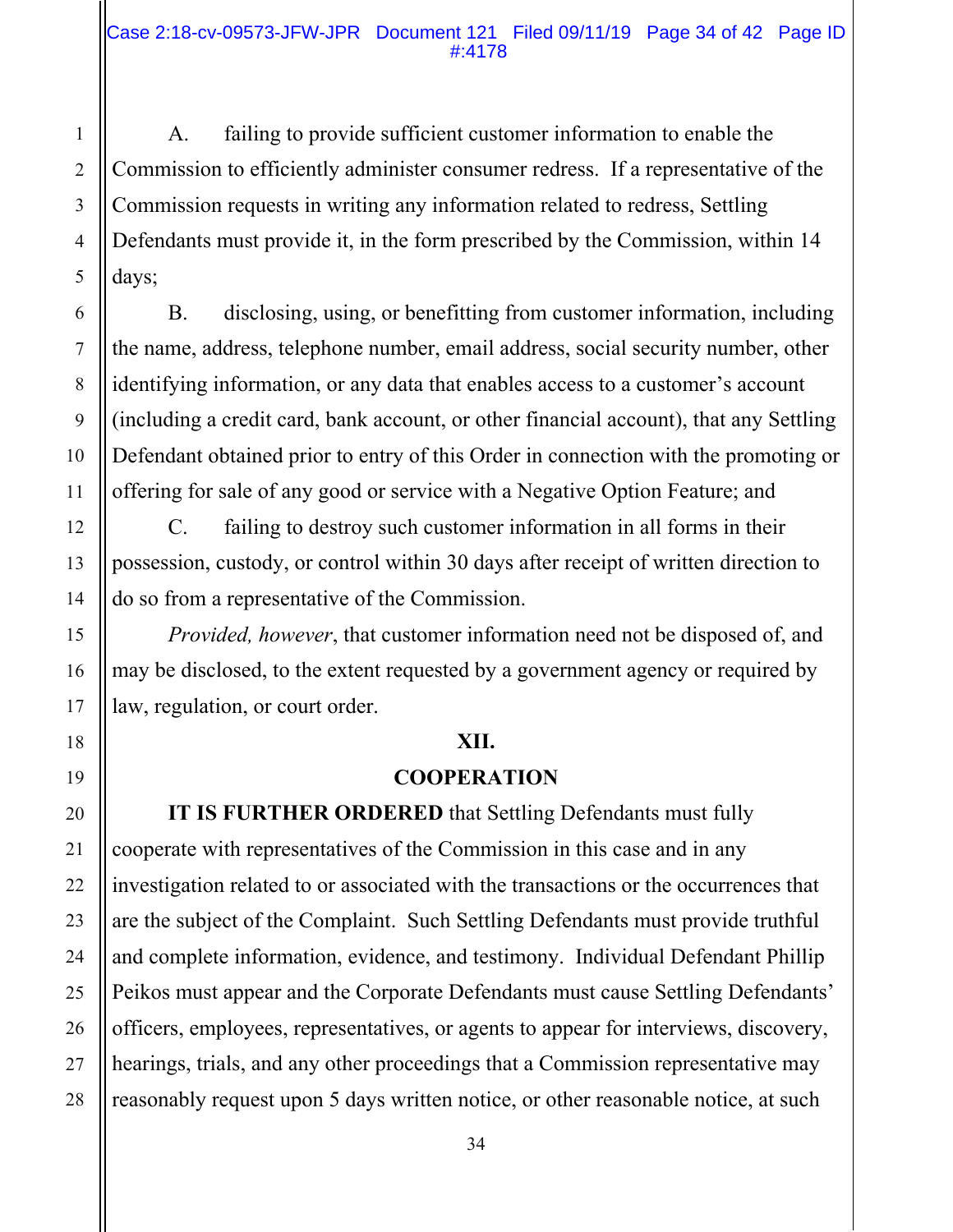places and times as a Commission representative may designate, without the service of a subpoena.

## **XIII.**

## **ORDER ACKNOWLEDGMENTS**

**IT IS FURTHER ORDERED** that Settling Defendants obtain acknowledgments of receipt of this Order:

 A. Each Settling Defendant, within 7 days of entry of this Order, must submit to the Commission an acknowledgment of receipt of this Order sworn under penalty of perjury.

 B. For 5 years after entry of this Order, Individual Defendant Phillip Peikos for any business that he, individually or collectively with any other Settling Defendant, is the majority owner or controls directly or indirectly, and each Corporate Defendant, must deliver a copy of this Order to: (1) all principals, officers, directors, and LLC managers and members; (2) all employees having managerial responsibilities for conduct related to the subject matter of the Order and all agents and representatives who participate in conduct related to the subject matter of the Order; and (3) any business entity resulting from any change in structure as set forth in the Section titled Compliance Reporting. Delivery must occur within 7 days of entry of this Order for current personnel. For all others, delivery must occur before they assume their responsibilities.

 C. From each individual or entity to which a Settling Defendant delivered a copy of this Order, that Settling Defendant must obtain, within 30 days, a signed and dated acknowledgment of receipt of this Order.

## **XIV.**

## **COMPLIANCE REPORTING**

**IT IS FURTHER ORDERED** that Settling Defendants make timely submissions to the Commission: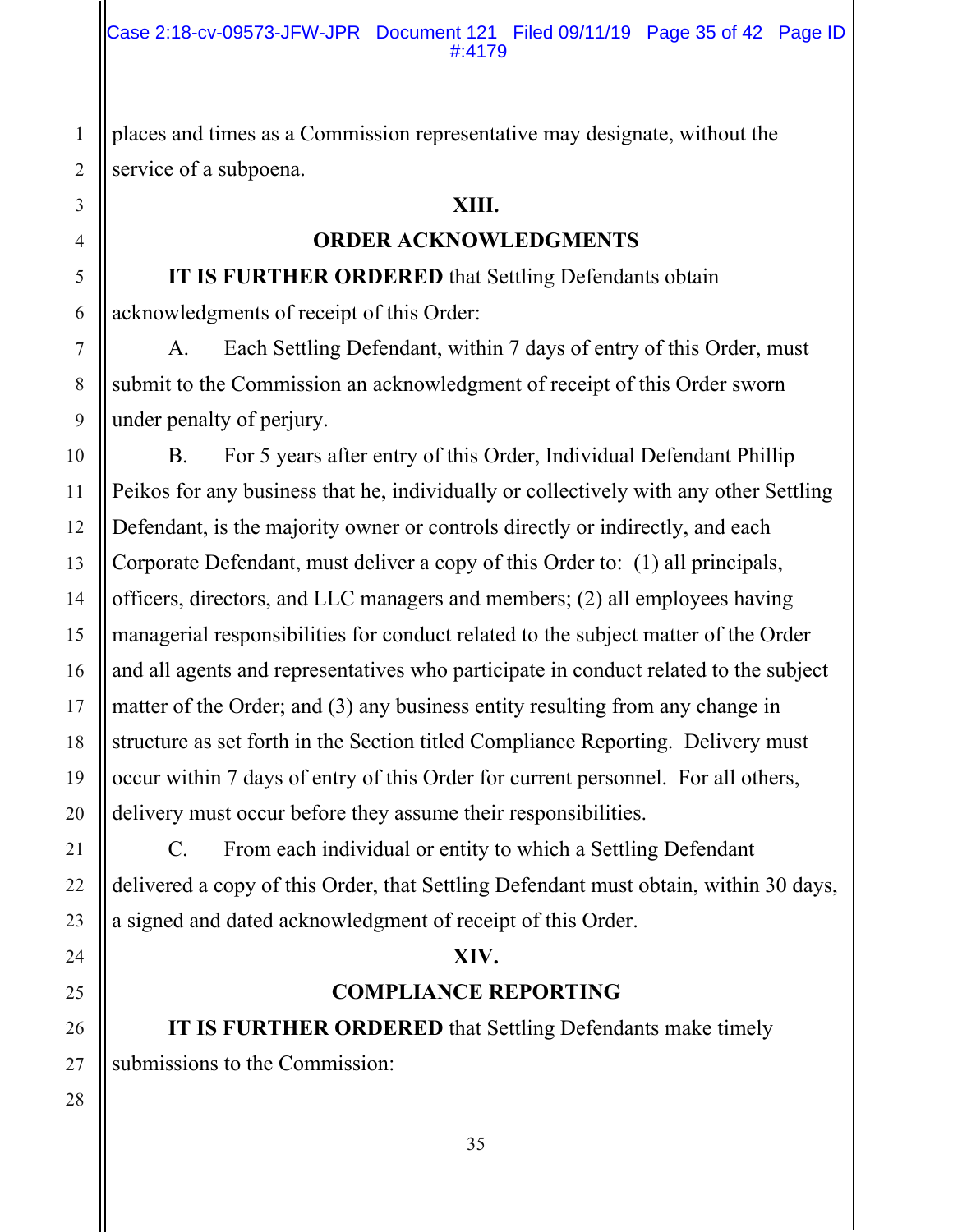A. One year after entry of this Order, each Settling Defendant must submit a compliance report, sworn under penalty of perjury:

 1. Each Settling Defendant must: (a) identify the primary physical, postal, and email address and telephone number, as designated points of contact, which representatives of the Commission may use to communicate with Settling Defendant; (b) identify all of that Settling Defendant's businesses by all of their names, telephone numbers, and physical, postal, email, and Internet addresses; (c) describe the activities of each business, including the goods and services offered, the means of advertising, marketing, and sales, and the involvement of any other Settling Defendant (which Individual Defendant Phillip Peikos must describe if he knows or should know due to his own involvement); (d) describe in detail whether and how that Settling Defendant is in compliance with each Section of this Order; and (e) provide a copy of each Order Acknowledgment obtained pursuant to this Order, unless previously submitted to the Commission.

 2. Additionally, Individual Defendant Phillip Peikos must: (a) identify all telephone numbers and all physical, postal, email and Internet addresses, including all residences; (b) identify all business activities, including any business for which such Settling Defendant performs services whether as an employee or otherwise and any entity in which such Settling Defendant has any ownership interest; and (c) describe in detail such Settling Defendant's involvement in each such business, including title, role, responsibilities, participation, authority, control, and any ownership.

 B. For 15 years after entry of this Order, each Settling Defendant must submit a compliance notice, sworn under penalty of perjury, within 14 days of any change in the following:

 1. Each Settling Defendant must report any change in: (a) any designated point of contact; or (b) the structure of any Corporate Defendant or any entity that Settling Defendant has any ownership interest in or controls directly or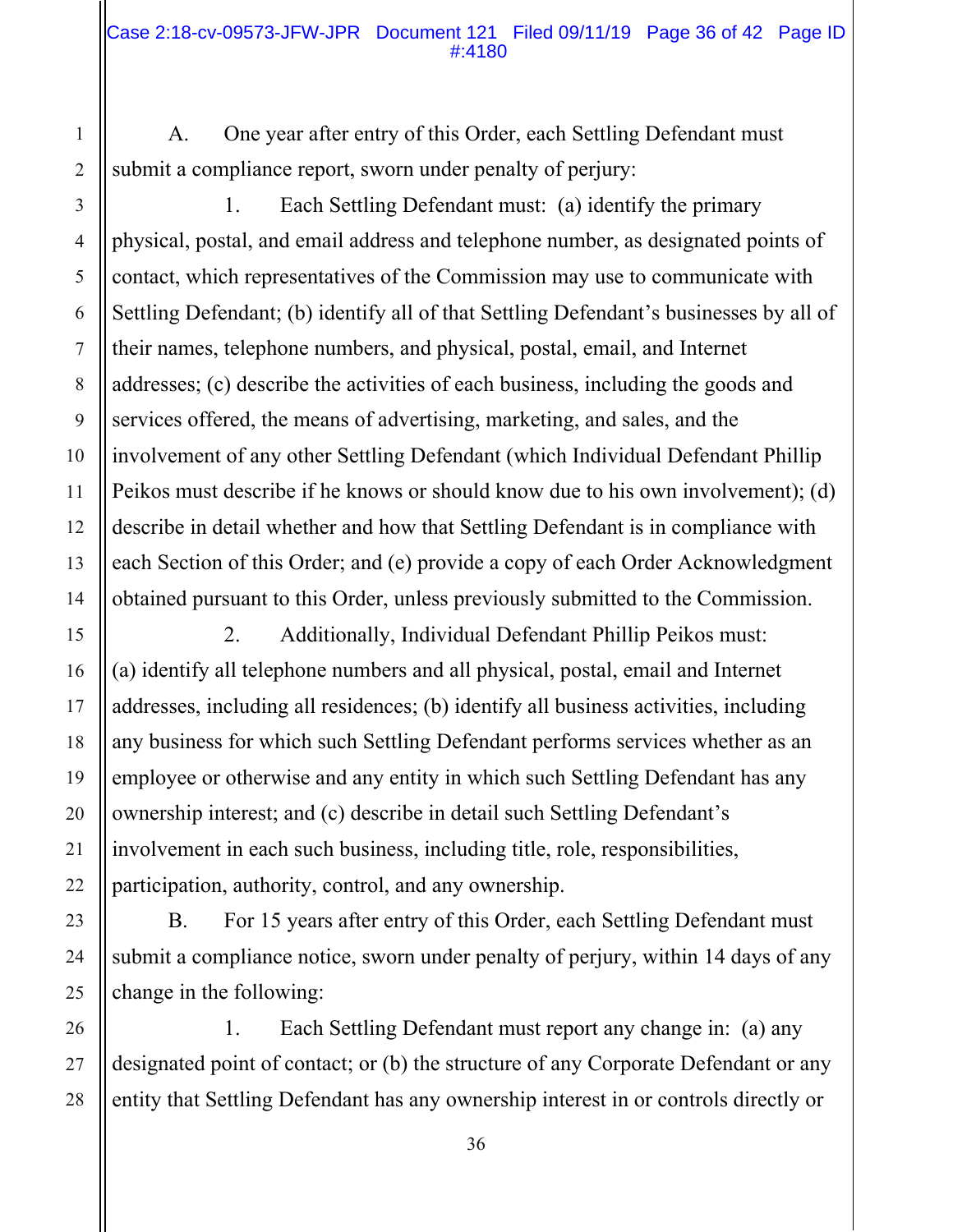#### Case 2:18-cv-09573-JFW-JPR Document 121 Filed 09/11/19 Page 37 of 42 Page ID #:4181

indirectly that may affect compliance obligations arising under this Order, including: creation, merger, sale, or dissolution of the entity or any subsidiary, parent, or affiliate that engages in any acts or practices subject to this Order.

 2. Additionally, Individual Defendant Phillip Peikos must report any change in: (a) name, including aliases or fictitious name, or residence address, or (b) title or role in any business activity, including any business for which such Settling Defendant performs services whether as an employee or otherwise and any entity in which such Settling Defendant has any ownership interest, and identify the name, physical address, and any Internet address of the business or entity.

 C. Each Settling Defendant must submit to the Commission notice of the filing of any bankruptcy petition, insolvency proceeding, or similar proceeding by or against such Settling Defendant within 14 days of its filing.

 D. Any submission to the Commission required by this Order to be sworn under penalty of perjury must be true and accurate and comply with 28 U.S.C. § 1746, such as by concluding: "I declare under penalty of perjury under the laws of the United States of America that the foregoing is true and correct. Executed on:  $\cdots$  and supplying the date, signatory's full name, title (if applicable), and signature.

 E. Unless otherwise directed by a Commission representative in writing, all submissions to the Commission pursuant to this Order must be emailed to DEbrief@ftc.gov or sent by overnight courier (not the U.S. Postal Service) to: Associate Director for Enforcement, Bureau of Consumer Protection, Federal Trade Commission, 600 Pennsylvania Avenue, NW, Washington, DC 20580. The subject line must begin: *FTC v. Apex Capital Group, LLC, et al*.

## **XV.**

## **RECORDKEEPING**

**IT IS FURTHER ORDERED** that Settling Defendants must create certain records for 15 years after entry of the Order, and retain each such record for 5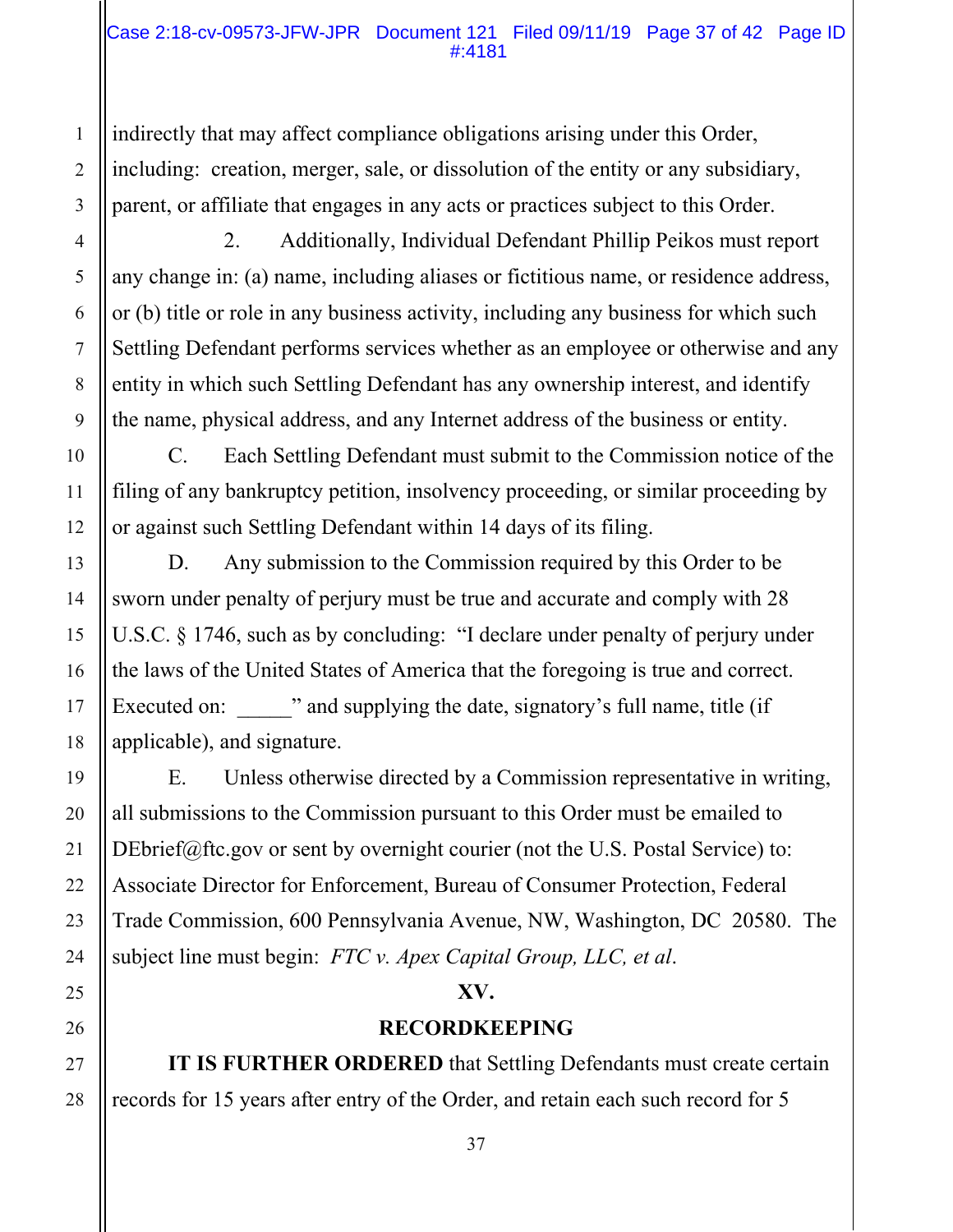### Case 2:18-cv-09573-JFW-JPR Document 121 Filed 09/11/19 Page 38 of 42 Page ID #:4182

years. Specifically, Corporate Defendants and Individual Defendant Phillip Peikos for any business that such Settling Defendant, individually or collectively with any other Settling Defendant, is a majority owner or controls directly or indirectly, must create and retain the following records:

 A. accounting records showing the revenues from all goods or services sold;

 B. personnel records showing, for each person providing services, whether as an employee or otherwise, that person's: name; addresses; telephone numbers; job title or position; dates of service; and (if applicable) the reason for termination;

 C. records of all consumer complaints and refund requests, whether received directly or indirectly, such as through a third party, and any response;

 D. all records necessary to demonstrate full compliance with each provision of this Order, including all submissions to the Commission; and

E. a copy of each unique advertisement or other marketing material.

## **XVI.**

## **COMPLIANCE MONITORING**

**IT IS FURTHER ORDERED** that, for the purpose of monitoring Settling Defendants' compliance with this Order, including the financial representations upon which part of the judgment was suspended and any failure to transfer any Assets as required by this Order:

 A. Within 14 days of receipt of a written request from a representative of the Commission, each Settling Defendant must: submit additional compliance reports or other requested information, which must be sworn under penalty of perjury; appear for depositions; and produce documents for inspection and copying. The Commission is also authorized to obtain discovery, without further leave of court, using any of the procedures prescribed by Federal Rules of Civil Procedure 29, 30 (including telephonic depositions), 31, 33, 34, 36, 45, and 69.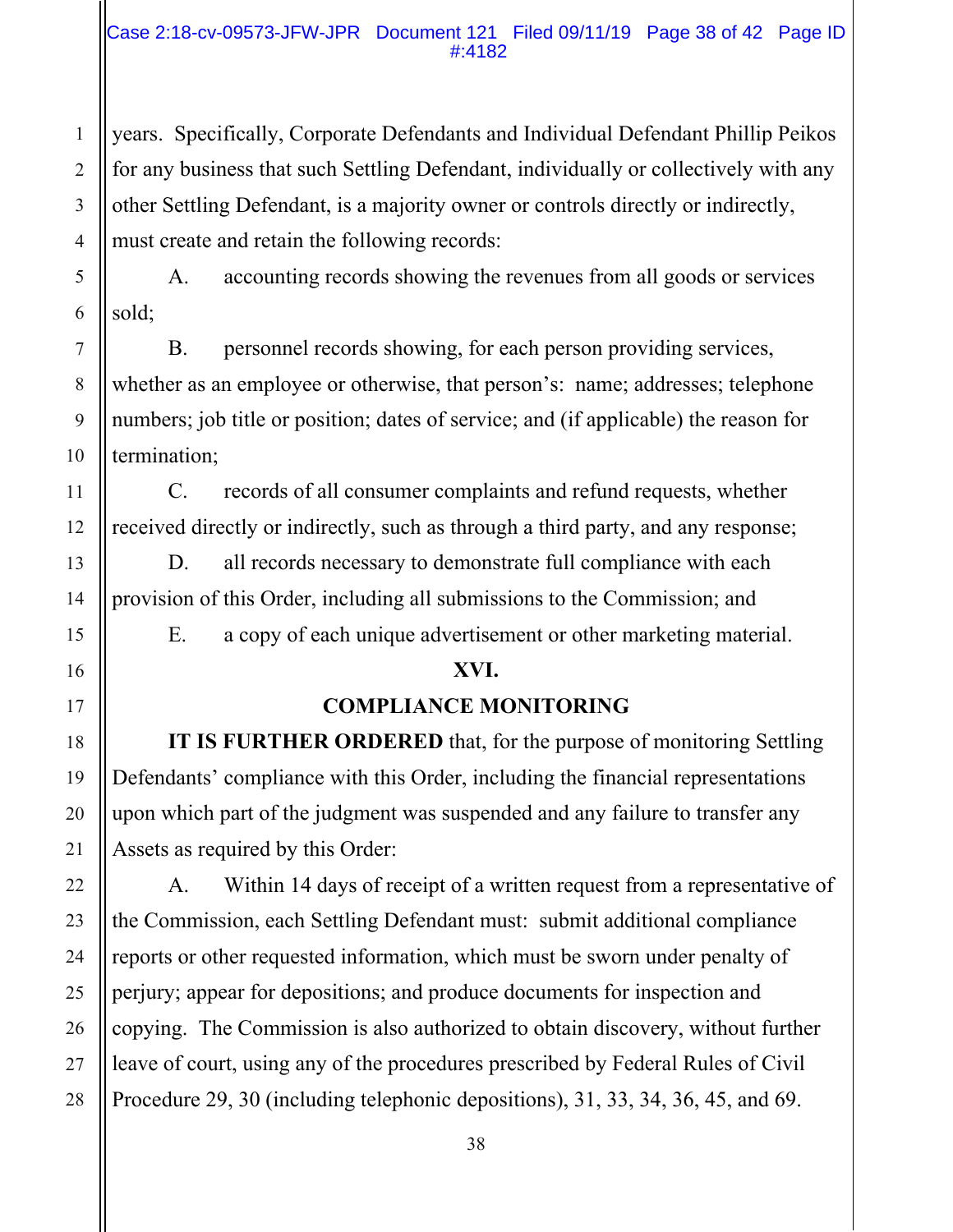B. For matters concerning this Order, the Commission is authorized to communicate directly with each Settling Defendant. Settling Defendants must permit representatives of the Commission to interview any employee or other person affiliated with any Settling Defendant who has agreed to such an interview. The person interviewed may have counsel present.

 C. The Commission may use all other lawful means, including posing, through its representatives as consumers, suppliers, or other individuals or entities, to Settling Defendants or any individual or entity affiliated with Settling Defendants, without the necessity of identification or prior notice. Nothing in this Order limits the Commission's lawful use of compulsory process, pursuant to Sections 9 and 20 of the FTC Act, 15 U.S.C. §§ 49, 57b-1.

D. Upon written request from a representative of the Commission, any consumer reporting agency must furnish consumer reports concerning Individual Defendant Phillip Peikos, pursuant to Section 604(1) of the Fair Credit Reporting Act, 15 U.S.C. § 1681b(a)(1).

## **XVII.**

## **RETENTION OF JURISDICTION**

**IT IS FURTHER ORDERED** that this Court retains jurisdiction of this matter for purposes of construction, modification, and enforcement of this Order.

**SO ORDERED this 11th day of September, 2019.** 

 $\bigwedge$ oh 7. Letale JOHN F. WALTER UNITED STATES DISTRICT JUDGE

1 2 3 4 5 6 7 8 9 10 11 12 13 14 15 16 17 18 19 20 21 22 23 24 25 26 27 28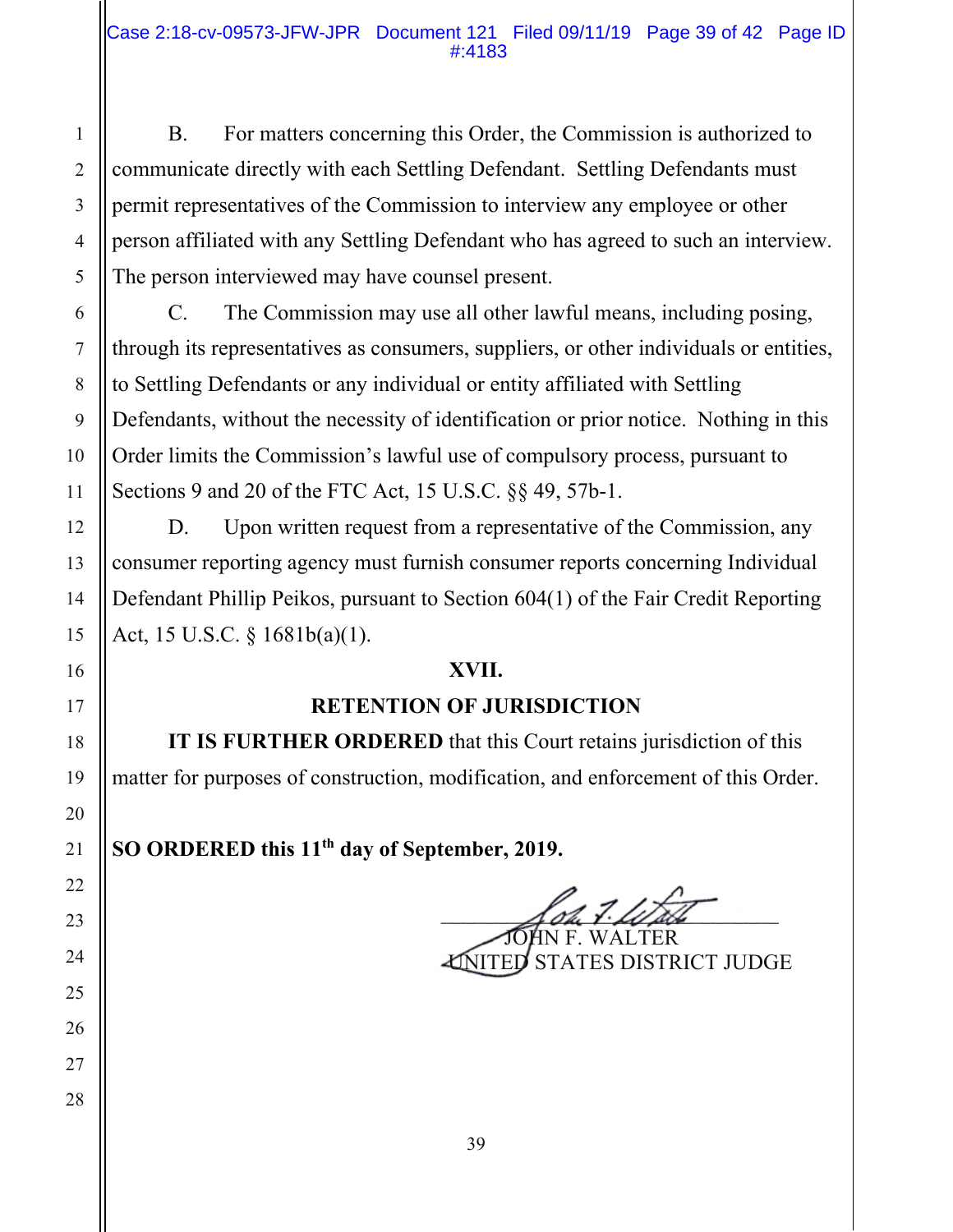#### Case 2:18-cv-09573-JFW-JPR Document 121 Filed 09/11/19 Page 40 of 42 Page ID #:4184

| <b>For Plaintiff Federal Trade Commission:</b> |            |
|------------------------------------------------|------------|
| Dated: 9/6/19                                  |            |
|                                                | BRIAN N. I |
|                                                | LAURA A.   |
|                                                | DARREN L   |
|                                                |            |

BRIAN N. LASKY LAURA A. ZUCKERWISE DARREN LUBETZKY Federal Trade Commission One Bowling Green, Suite 318 New York, NY 10004 (212) 607-2804 (Zuckerwise) (212) 607-2822 (Fax) lzuckerwise@ftc.gov

FAYE CHEN BARNOUW Federal Trade Commission 10990 Wilshire Blvd., Suite 400 Los Angeles, CA 90024 (310) 824-4300 (310) 824-4380 (Fax)

*Corporate Defendants* 

#### **For Defendants Phillip Peikos, Apex Capital Group, LLC, Capstone Capital Solutions Limited,**

- **Clik Trix Limited, Empire Partners Limited,**
- **Interzoom Capital Limited, Lead Blast Limited,**
- **Mountain Venture Solutions Limited, Nutra Global**
- **Limited, Omni Group Limited, Rendezvous IT Limited, Sky Blue Media Limited, and Tactic**
- **Solutions Limited**

Dated:  $8/5/19$  /s/ WILLIAM I. ROTHBARD Law Offices of William I. Rothbard 2333 Canyonback Road Los Angeles, CA 90049 (310) 453-8713 (310) 453-8715 (Fax) Bill@RothbardLaw.com **Defendant Phillip Peikos** Dated:  $8/4/19$   $\frac{|s|}{\sqrt{2\pi} \sqrt{12.89}}$ PHILLIP PEIKOS *Individually and on behalf of the*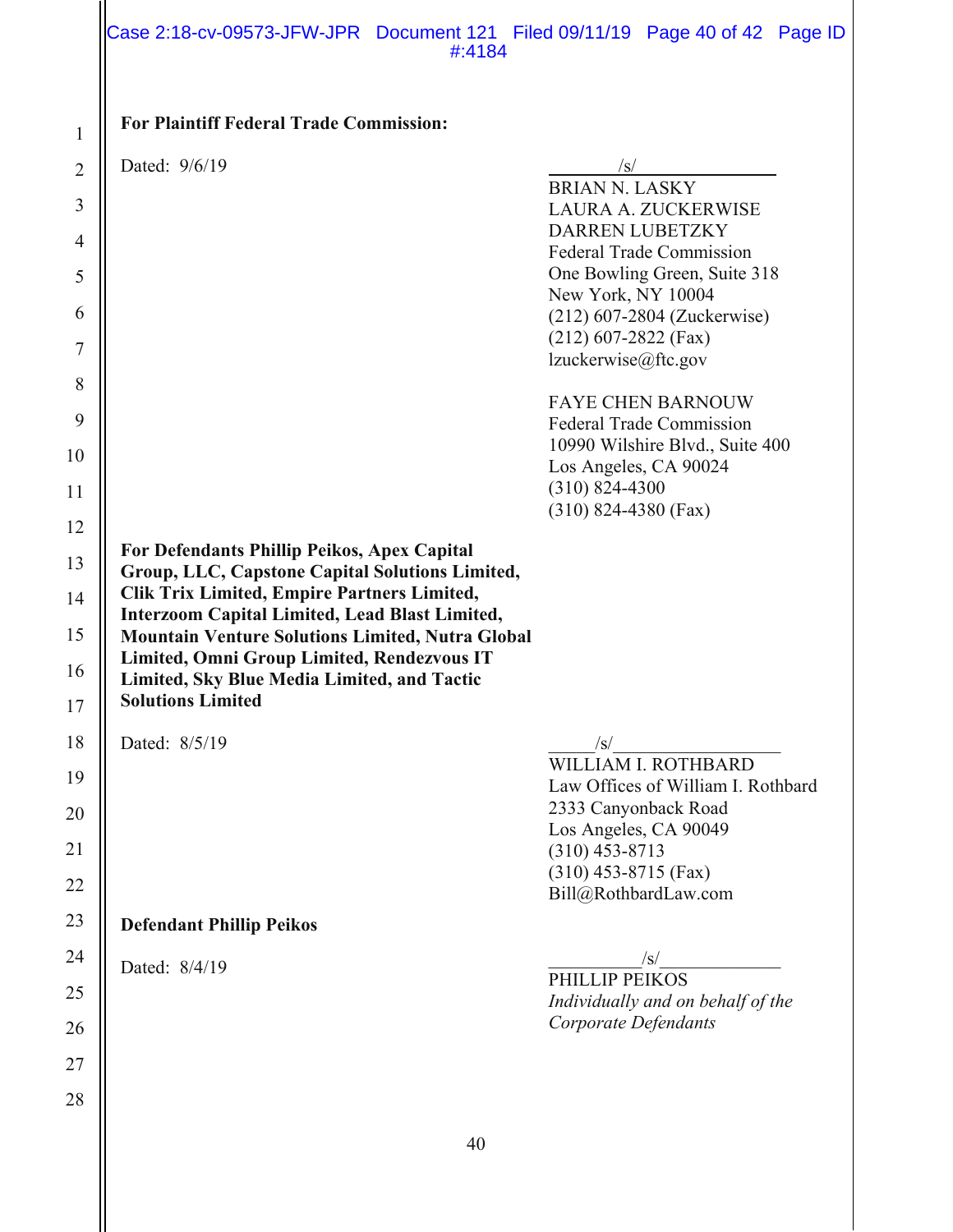Case 2:18-cv-09573-JFW-JPR Document 121 Filed 09/11/19 Page 41 of 42 Page ID #:4185

## **EXHIBIT 1 Wyoming Related Companies**

| Company                          |
|----------------------------------|
| Alpha Group LLC                  |
| Apres Vous Media, LLC            |
| <b>Based Capital LLC</b>         |
| <b>Bold Media LLC</b>            |
| Capstone Capital, LLC            |
| Cascade Canyon LLC               |
| Confidential Holdings, LLC       |
| Cornice Group LLC                |
| Crest Capital, LLC               |
| Fortune Ventures LLC             |
| <b>Future Holdings LLC</b>       |
| Grand Assets, LLC                |
| Horizon Media, LLC               |
| Interzoom, LLC                   |
| Lead Blast LLC                   |
| Lion Capital LLC                 |
| Macro Group LLC                  |
| Mountain Range Ventures LLC      |
| Mountain Solutions, LLC          |
| Nutra First LLC                  |
| Nutra Global LLC                 |
| Old West Equity LLC              |
| Omega Assets LLC                 |
| Rendezvous IT, LLC               |
| Shadow Peak, LLC                 |
| <b>Singletrack Solutions LLC</b> |
| Sky Media Group, LLC             |
| <b>Teton Pass LLC</b>            |
| Virtual Media LLC                |
| Wonder Leads LLC                 |
| Wyoming Freedom Group LLC        |
| Zoom Media LLC                   |